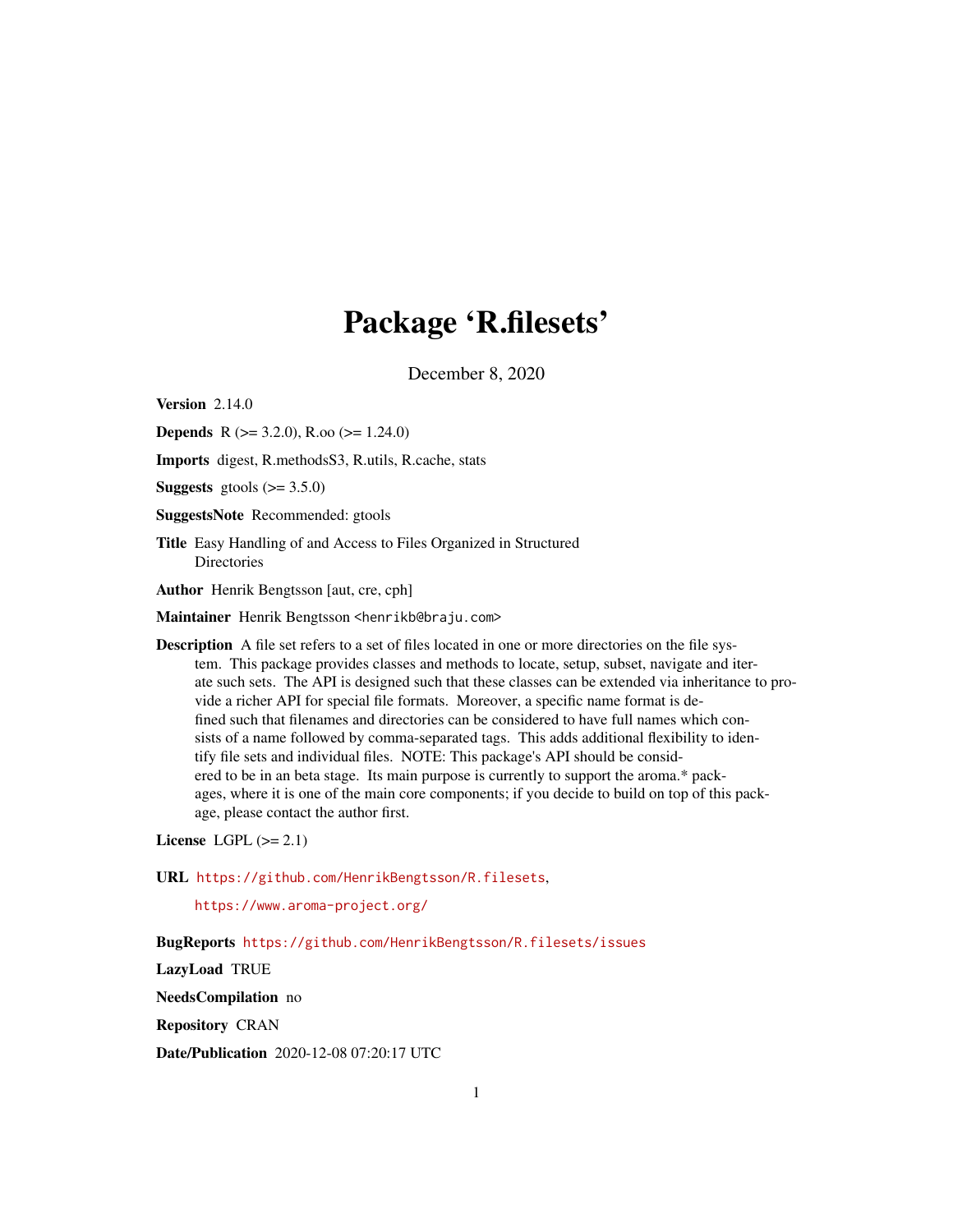# <span id="page-1-0"></span>R topics documented:

|       | -5 |
|-------|----|
|       | -6 |
|       |    |
|       |    |
|       |    |
|       |    |
|       |    |
|       |    |
|       |    |
|       |    |
|       |    |
|       |    |
|       |    |
|       |    |
|       |    |
|       |    |
|       |    |
| Index | 35 |

R.filesets-package *Package R.filesets*

#### Description

A file set refers to a set of files located in one or more directories on the file system. This package provides classes and methods to locate, setup, subset, navigate and iterate such sets. The API is designed such that these classes can be extended via inheritance to provide a richer API for special file formats. Moreover, a specific name format is defined such that filenames and directories can be considered to have full names which consists of a name followed by comma-separated tags. This adds additional flexibility to identify file sets and individual files. NOTE: This package's API should be considered to be in an beta stage. Its main purpose is currently to support the aroma.\* packages, where it is one of the main core components; if you decide to build on top of this package, please contact the author first.

This package should be considered to be in an alpha or beta phase. You should expect the API to be changing over time.

#### Installation

To install this package, call install.packages("R.filesets").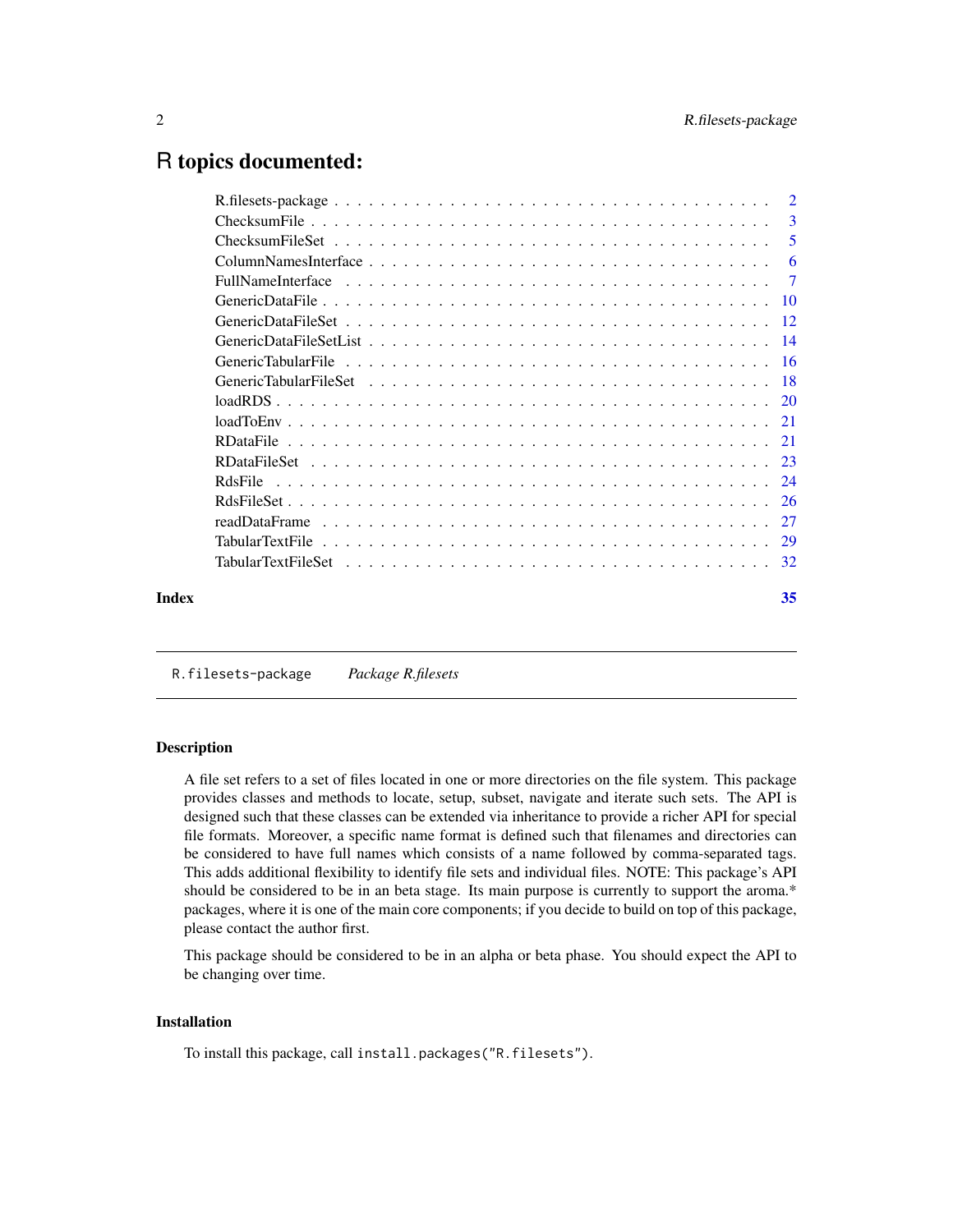# <span id="page-2-0"></span>ChecksumFile 3

#### To get started

To get started, see:

- 1. [GenericDataFileSet](#page-11-1)
- 2. [TabularTextFile](#page-28-1)

#### How to cite this package

Please cite references [1] when using this package.

#### License

The releases of this package is licensed under LGPL version 2.1 or newer.

The development code of the packages is under a private licence (where applicable) and patches sent to the author fall under the latter license, but will be, if incorporated, released under the "release" license above.

# Author(s)

Henrik Bengtsson

#### References

[1] H. Bengtsson, *The R.oo package - Object-Oriented Programming with References Using Standard R Code*, In Kurt Hornik, Friedrich Leisch and Achim Zeileis, editors, Proceedings of the 3rd International Workshop on Distributed Statistical Computing (DSC 2003), March 20-22, Vienna, Austria. <http://www.ci.tuwien.ac.at/Conferences/DSC-2003/Proceedings/>

<span id="page-2-1"></span>ChecksumFile *The ChecksumFile class*

# Description

Package: R.filesets Class ChecksumFile

[Object](#page-0-0)  $~\sim~$ ~~+-[-FullNameInterface](#page-6-1)  $~\sim$   $~\sim$   $~\sim$   $~\sim$   $~\sim$   $~\sim$   $~\sim$ ~~~~~~~+-[-GenericDataFile](#page-9-1) ~~~~~~~~~~~~| ~~~~~~~~~~~~+--ChecksumFile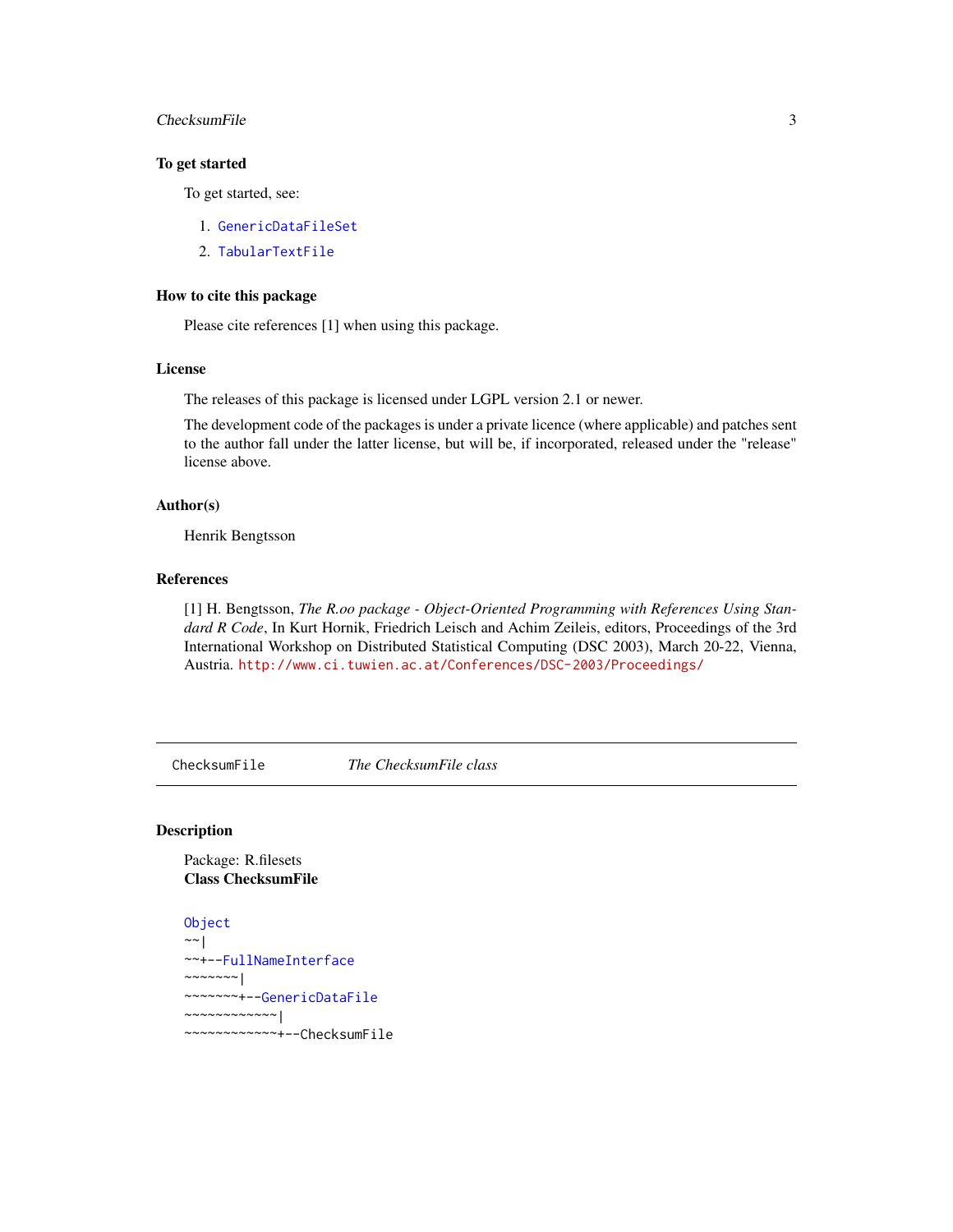#### <span id="page-3-0"></span>Directly known subclasses:

public abstract static class ChecksumFile extends *[GenericDataFile](#page-9-1)*

A ChecksumFile is an object referring to a file that contains a checksum for a corresponding "main" file.

#### Usage

ChecksumFile(...)

#### Arguments

... Arguments passed to [GenericDataFile](#page-9-1).

#### Fields and Methods

#### Methods:

| create      | -                                                       |
|-------------|---------------------------------------------------------|
| getChecksum | $\sim$                                                  |
| isOld       |                                                         |
|             | readChecksum Reads the checksum value.                  |
| validate    | Asserts that the checksum matches the checksum of file. |

#### Methods inherited from GenericDataFile:

as.character, clone, compareChecksum, copyTo, equals, fromFile, getAttribute, getAttributes, getChecksum, getChecksumFile, getCreatedOn, getDefaultFullName, getExtension, getExtensionPattern, getFileSize, getFileType, getFilename, getFilenameExtension, getLastAccessedOn, getLastModifiedOn, getOutputExtension, getPath, getPathname, gunzip, gzip, hasBeenModified, is.na, isFile, isGzipped, linkTo, readChecksum, renameTo, renameToUpperCaseExt, setAttribute, setAttributes, setAttributesBy, setAttributesByTags, setExtensionPattern, testAttributes, validate, validateChecksum, writeChecksum

#### Methods inherited from FullNameInterface:

appendFullNameTranslator, appendFullNameTranslatorByNULL, appendFullNameTranslatorByTabularTextFile, appendFullNameTranslatorByTabularTextFileSet, appendFullNameTranslatorBycharacter, appendFullNameTranslatorBydata.frame, appendFullNameTranslatorByfunction, appendFull-NameTranslatorBylist, clearFullNameTranslator, clearListOfFullNameTranslators, getDefaultFull-Name, getFullName, getFullNameTranslator, getListOfFullNameTranslators, getName, getTags, hasTag, hasTags, resetFullName, setFullName, setFullNameTranslator, setListOfFullNameTranslators, setName, setTags, updateFullName

#### Methods inherited from Object:

\$, \$<-, [[, [[<-, as.character, attach, attachLocally, clearCache, clearLookupCache, clone, detach,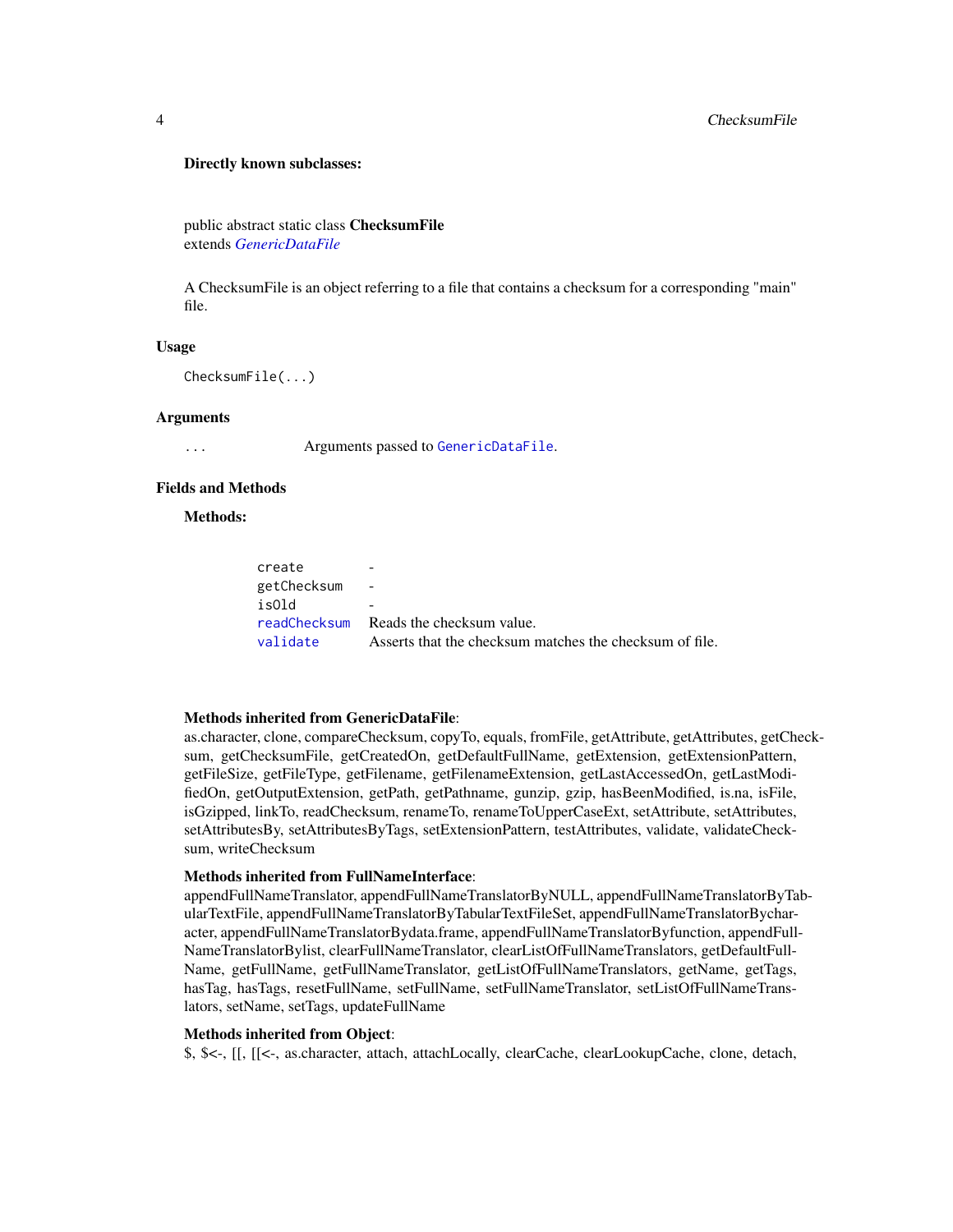# <span id="page-4-0"></span>ChecksumFileSet 5

equals, extend, finalize, getEnvironment, getFieldModifier, getFieldModifiers, getFields, getInstantiationTime, getStaticInstance, hasField, hashCode, ll, load, names, objectSize, print, save

# Author(s)

Henrik Bengtsson

<span id="page-4-1"></span>ChecksumFileSet *The ChecksumFileSet class*

#### Description

Package: R.filesets Class ChecksumFileSet

```
Object
~\sim~|
~~+--FullNameInterface
~\sim ~\sim ~\sim ~\sim ~\sim ~\sim ~\sim~~~~~~~+--GenericDataFileSet
~~~~~~~~~~~~|
~~~~~~~~~~~~+--ChecksumFileSet
```
# Directly known subclasses:

public static class ChecksumFileSet extends [GenericDataFileSet](#page-11-1)

An ChecksumFileSet object represents a set of [ChecksumFile](#page-2-1)s.

# Usage

ChecksumFileSet(...)

#### Arguments

... Arguments passed to [GenericDataFileSet](#page-11-1).

#### Fields and Methods

Methods:

readChecksums validate -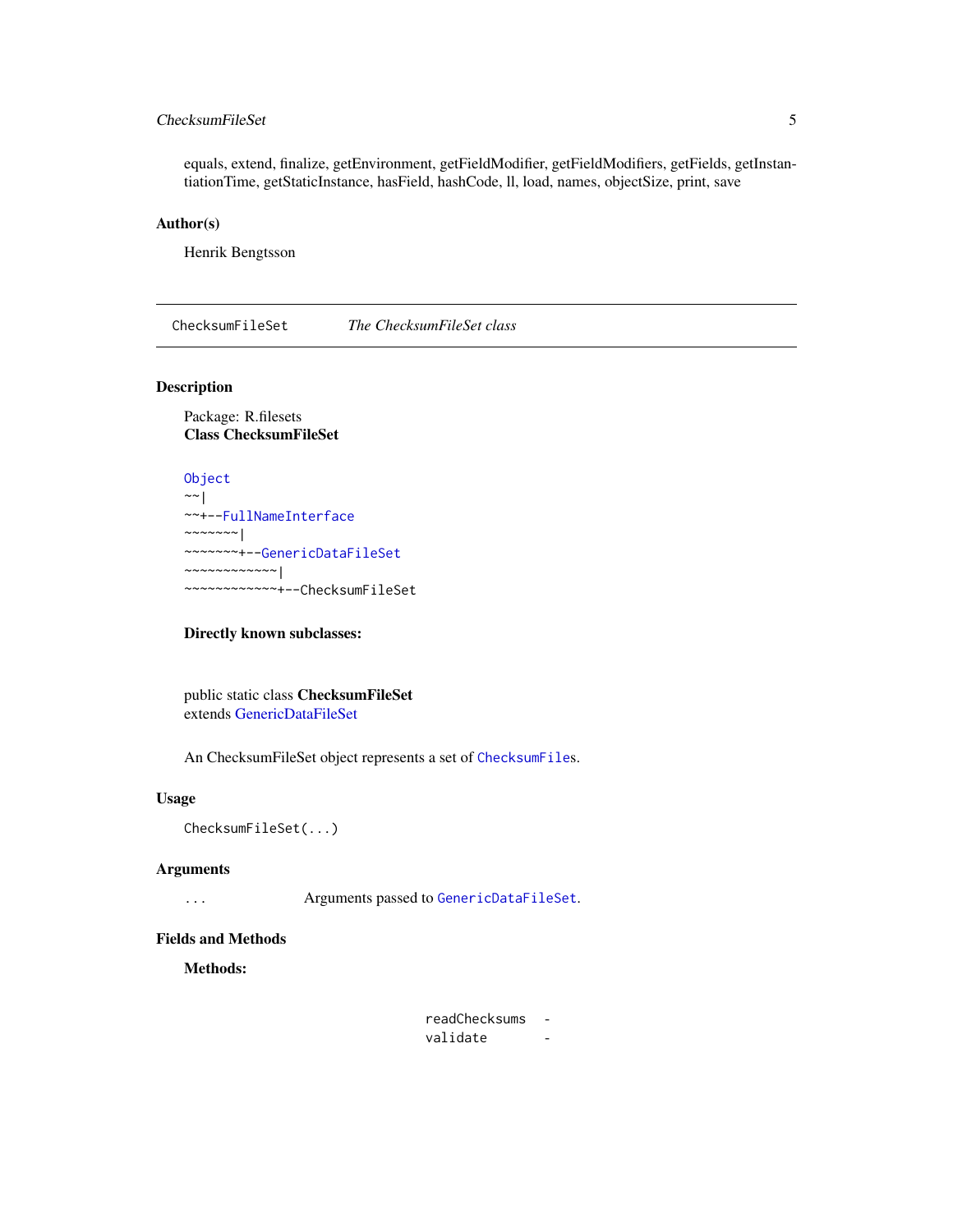#### <span id="page-5-0"></span>Methods inherited from GenericDataFileSet:

[, [[, anyDuplicated, anyNA, append, appendFiles, appendFullNamesTranslator, appendFullNames-TranslatorByNULL, appendFullNamesTranslatorByTabularTextFile, appendFullNamesTranslator-ByTabularTextFileSet, appendFullNamesTranslatorBydata.frame, appendFullNamesTranslatorByfunction, appendFullNamesTranslatorBylist, as.character, as.list, byName, byPath, c, clearCache, clearFullNamesTranslator, clone, copyTo, dsApplyInPairs, duplicated, equals, extract, findByName, findDuplicated, getChecksum, getChecksumFileSet, getChecksumObjects, getDefaultFullName, getFile, getFileClass, getFileSize, getFiles, getFullNames, getNames, getOneFile, getPath, getPathnames, getSubdirs, gunzip, gzip, hasFile, indexOf, is.na, names, nbrOfFiles, rep, resetFullNames, setFullNamesTranslator, sortBy, unique, update2, updateFullName, updateFullNames, validate

#### Methods inherited from FullNameInterface:

appendFullNameTranslator, appendFullNameTranslatorByNULL, appendFullNameTranslatorByTabularTextFile, appendFullNameTranslatorByTabularTextFileSet, appendFullNameTranslatorBycharacter, appendFullNameTranslatorBydata.frame, appendFullNameTranslatorByfunction, appendFull-NameTranslatorBylist, clearFullNameTranslator, clearListOfFullNameTranslators, getDefaultFull-Name, getFullName, getFullNameTranslator, getListOfFullNameTranslators, getName, getTags, hasTag, hasTags, resetFullName, setFullName, setFullNameTranslator, setListOfFullNameTranslators, setName, setTags, updateFullName

# Methods inherited from Object:

\$, \$<-, [[, [[<-, as.character, attach, attachLocally, clearCache, clearLookupCache, clone, detach, equals, extend, finalize, getEnvironment, getFieldModifier, getFieldModifiers, getFields, getInstantiationTime, getStaticInstance, hasField, hashCode, ll, load, names, objectSize, print, save

#### Author(s)

Henrik Bengtsson

<span id="page-5-1"></span>ColumnNamesInterface *The ColumnNamesInterface class interface*

#### **Description**

Package: R.filesets Class ColumnNamesInterface

[Interface](#page-0-0)  $\sim$   $\sim$  | ~~+--ColumnNamesInterface

Directly known subclasses: *[GenericTabularFile](#page-15-1)*, *[TabularTextFile](#page-28-1)*

public abstract class ColumnNamesInterface extends [Interface](#page-0-0)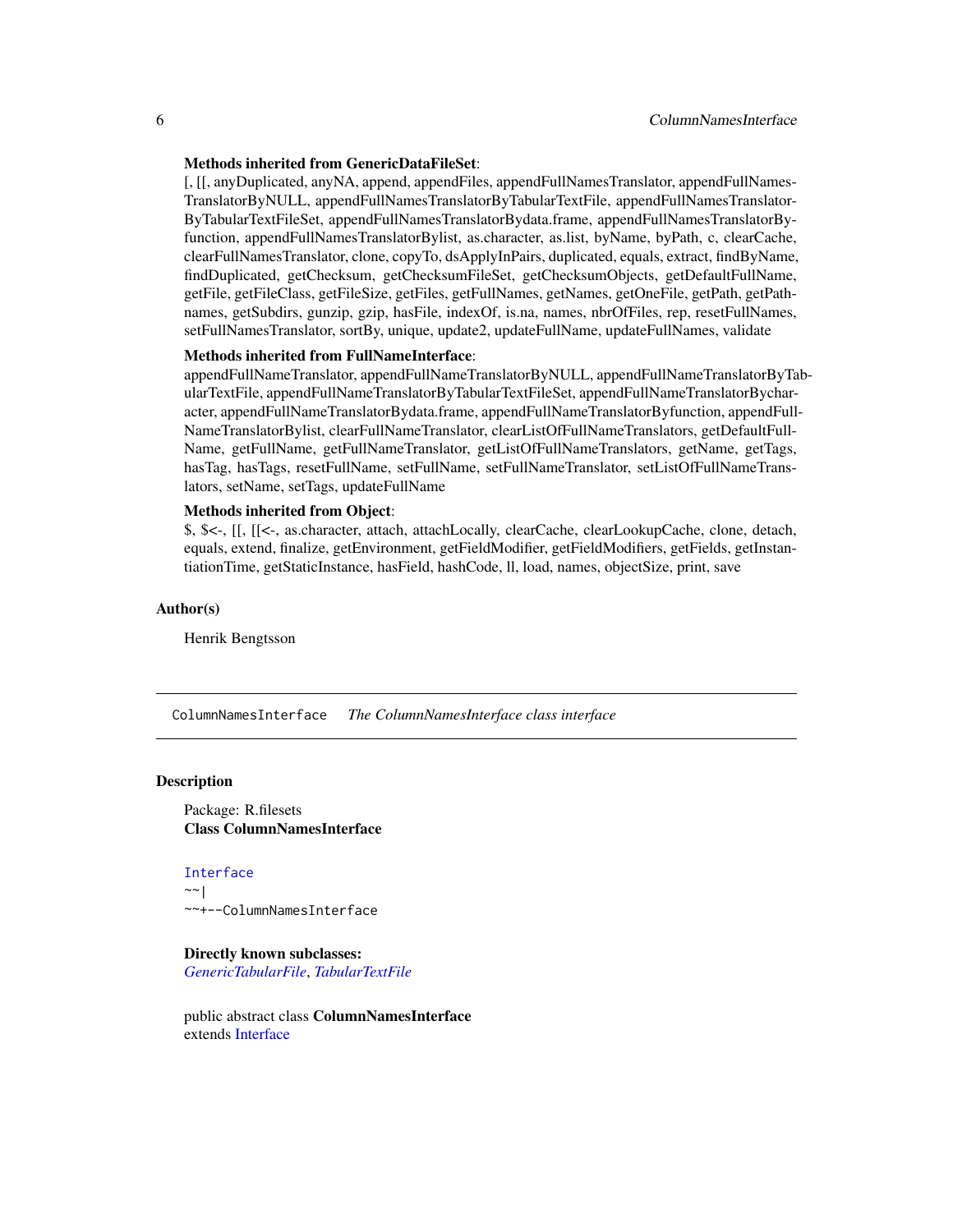# <span id="page-6-0"></span>FullNameInterface 7

# Usage

ColumnNamesInterface(...)

#### Arguments

... Not used.

#### Fields and Methods

Methods:

| Gets the column names.      |
|-----------------------------|
| Gets the number of columns. |
| Sets the column names.      |
| -                           |
|                             |

Methods inherited from Interface: extend, print, uses

#### Author(s)

Henrik Bengtsson

<span id="page-6-1"></span>FullNameInterface *The FullNameInterface class interface*

#### Description

Package: R.filesets Class FullNameInterface

[Interface](#page-0-0)  $~\sim~$ | ~~+--FullNameInterface

#### Directly known subclasses:

*[ChecksumFile](#page-2-1)*, [ChecksumFileSet,](#page-4-1) *[GenericDataFile](#page-9-1)*, [GenericDataFileSet,](#page-11-1) [GenericDataFileSetList,](#page-13-1) *[GenericTabularFile](#page-15-1)*, [GenericTabularFileSet,](#page-17-1) *[RDataFile](#page-20-1)*, [RDataFileSet,](#page-22-1) *[RdsFile](#page-23-1)*, [RdsFileSet,](#page-25-1) *[Tabu](#page-28-1)[larTextFile](#page-28-1)*, [TabularTextFileSet](#page-31-1)

public abstract class FullNameInterface extends [Interface](#page-0-0)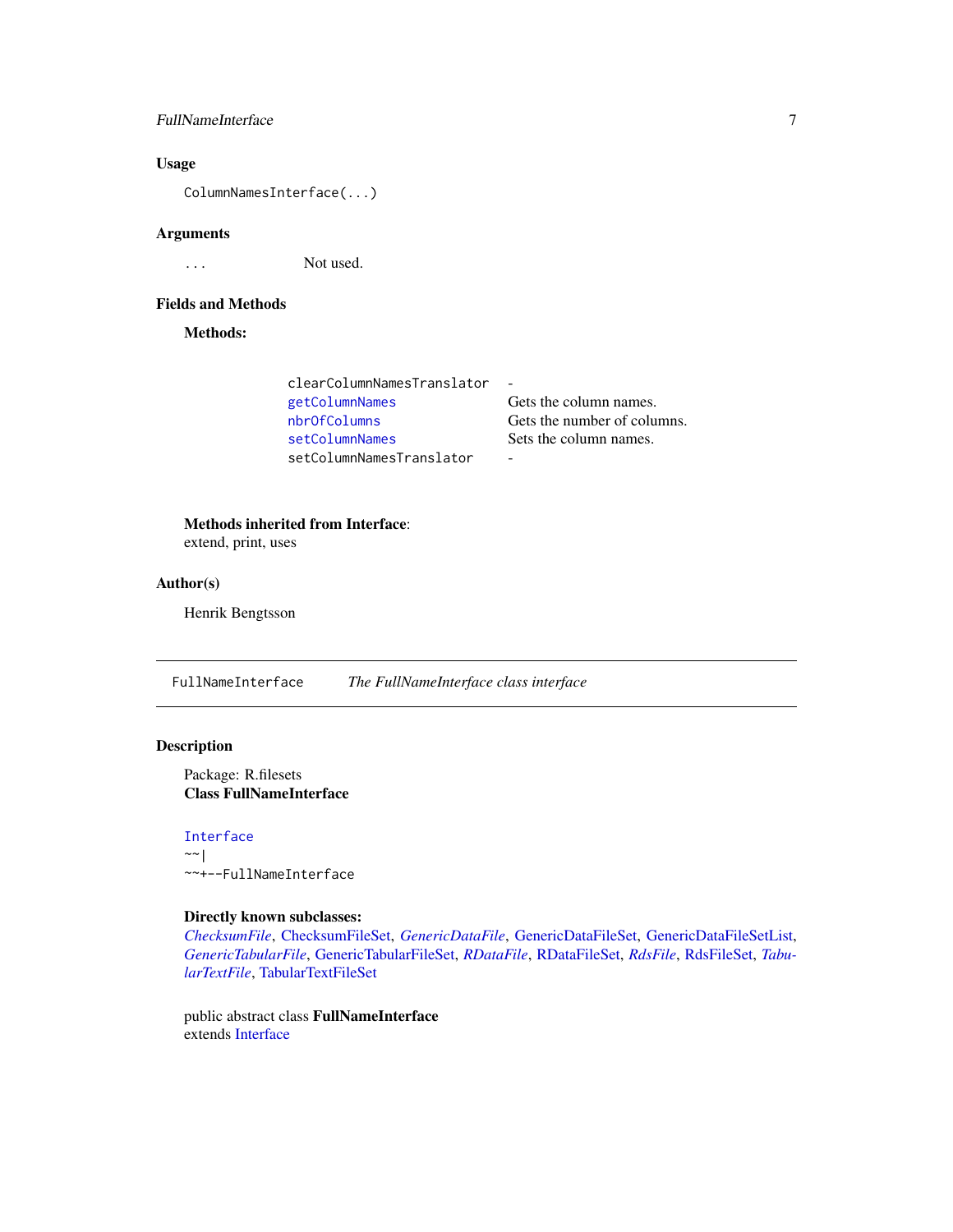# <span id="page-7-0"></span>Usage

FullNameInterface(...)

#### Arguments

... Not used.

# Details

The full name consists of a name followed by optional comma-separated tags. For instance, the full name of foo,a.2,b has name foo with tags a.2 and b.

# Fields and Methods

# Methods:

| appendFullNameTranslator |                                                                |
|--------------------------|----------------------------------------------------------------|
| clearFullNameTranslator  |                                                                |
| getFullName              | Gets the full name.                                            |
| getName                  | Gets the name.                                                 |
| getTags                  | Gets the tags.                                                 |
| hasTag                   |                                                                |
| hasTags                  | Checks whether the fullname contains a given set of $tag(s)$ . |
| setFullName              | Sets the full name.                                            |
| setFullNameTranslator    |                                                                |
| setName                  | Sets the name part of the fullname.                            |
| setTags                  | Sets the tags.                                                 |
|                          |                                                                |

#### Methods inherited from Interface:

extend, print, uses

#### Author(s)

Henrik Bengtsson

# Examples

```
# Setup a file set
path <- system.file("R", package="R.filesets")
ds <- GenericDataFileSet$byPath(path)
# - - - - - - - - - - - - - - - - - - - - - - - - - - - - - - -
```

```
# Data set
# - - - - - - - - - - - - - - - - - - - - - - - - - - - - - - -
cat("Path of data set:\n")
print(getPath(ds))
```
cat("Fullname of data set:\n")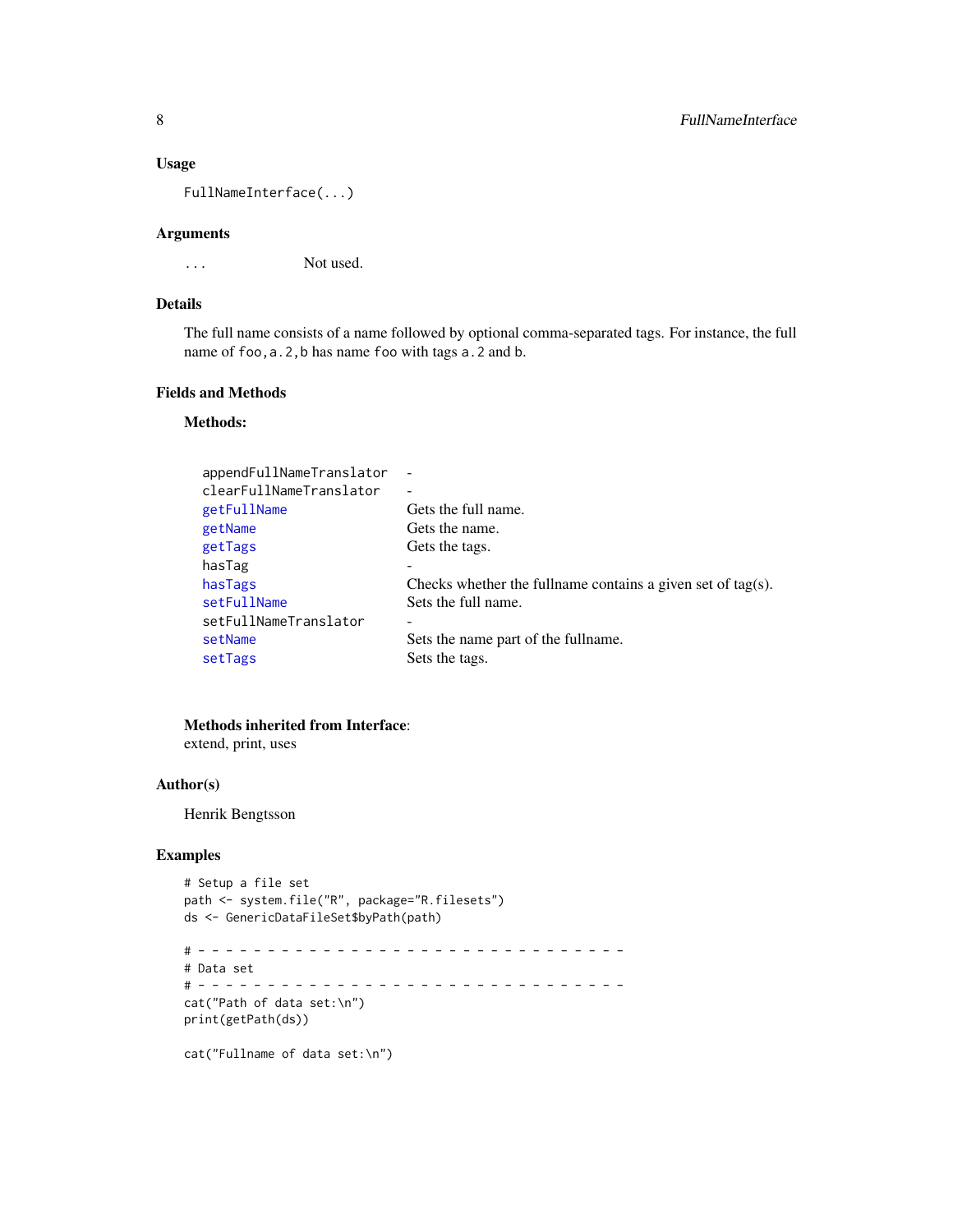# FullNameInterface 9

print(getFullName(ds))

```
# - - - - - - - - - - - - - - - - - - - - - - - - - - - - - - -
# Data files
# - - - - - - - - - - - - - - - - - - - - - - - - - - - - - - -
cat("Pathnames:\n")
print(getPathnames(ds))
cat("Filenames:\n")
print(sapply(ds, getFilename))
cat("Default fullnames:\n")
print(getFullNames(ds))
cat("Extensions:\n")
print(sapply(ds, getExtension))
# - - - - - - - - - - - - - - - - - - - - - - - - - - - - - - -
# Translation of data file names
# - - - - - - - - - - - - - - - - - - - - - - - - - - - - - - -
# Translate fullnames to lower case
setFullNamesTranslator(ds, function(names, ...) tolower(names))
cat("Lower-case fullnames:\n")
print(getFullNames(ds))
# Append a translator that reverse the order of the letters
revStr <- function(names, ...) {
 names <- strsplit(names, split="", fixed=TRUE)
  names <- lapply(names, FUN=rev)
 names <- sapply(names, FUN=paste, collapse="")
  names
}
appendFullNamesTranslator(ds, revStr)
cat("Reversed lower-case fullnames:\n")
fn3 <- getFullNames(ds)
print(fn3)
# Alternative for setting up a sequence of translators
setFullNamesTranslator(ds, list(function(names, ...) tolower(names), revStr))
cat("Reversed lower-case fullnames:\n")
fn3b <- getFullNames(ds)
print(fn3b)
stopifnot(identical(fn3b, fn3))
# Reset
clearFullNamesTranslator(ds)
cat("Default fullnames (after resetting):\n")
print(getFullNames(ds))
```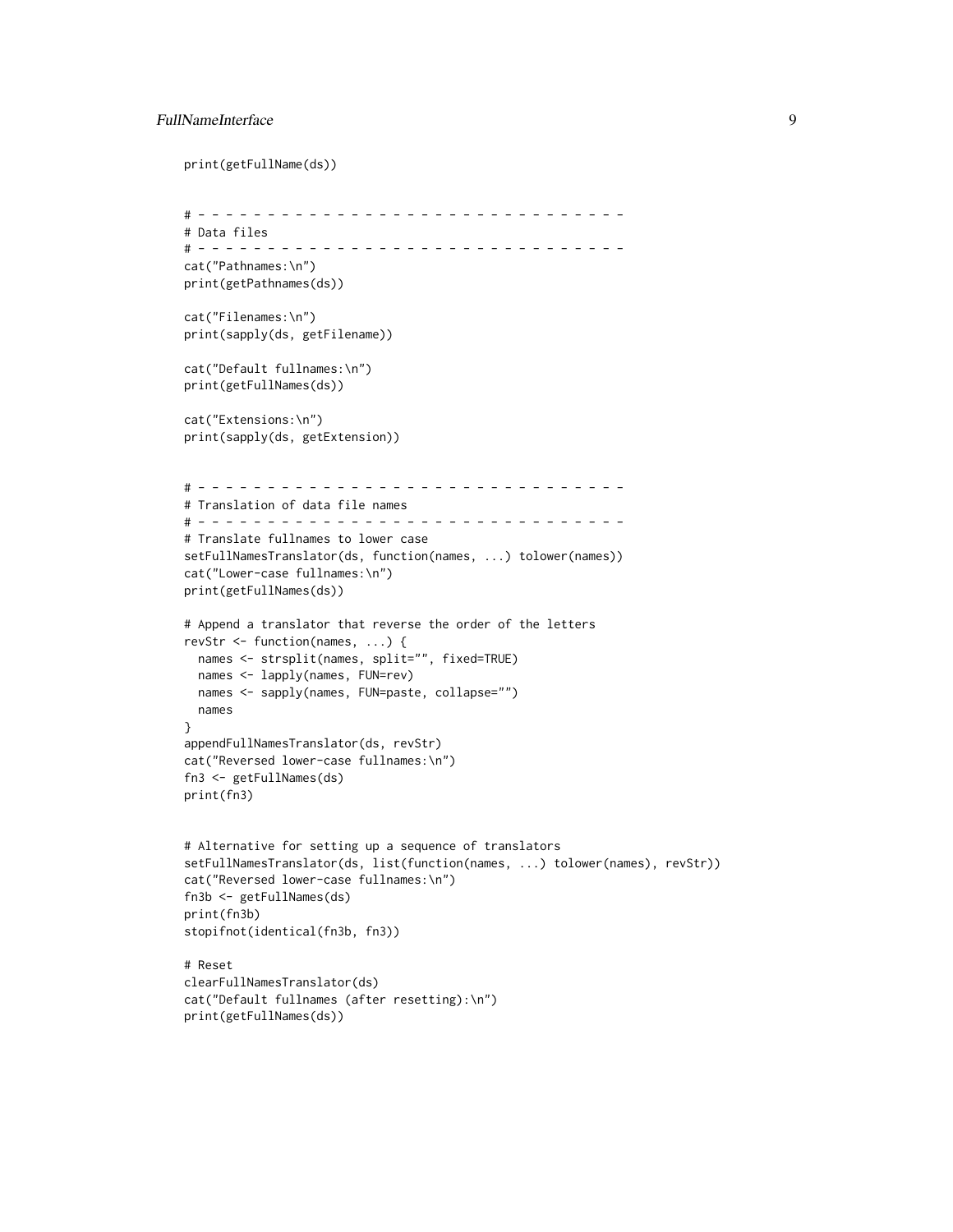<span id="page-9-1"></span><span id="page-9-0"></span>

# Description

Package: R.filesets Class GenericDataFile

[Object](#page-0-0)  $~\sim~$ ~~+-[-FullNameInterface](#page-6-1) ~~~~~~~| ~~~~~~~+--GenericDataFile

# Directly known subclasses:

*[ChecksumFile](#page-2-1)*, *[GenericTabularFile](#page-15-1)*, *[RDataFile](#page-20-1)*, *[RdsFile](#page-23-1)*, *[TabularTextFile](#page-28-1)*

public abstract static class GenericDataFile extends *[FullNameInterface](#page-6-1)*

A GenericDataFile is an object referring to a data file on a file system. Note that this class is abstract and can not be instantiated, but instead you have to use one of the subclasses or the generic [\\*fromFile\(](#page-0-0)) method.

### Usage

```
GenericDataFile(filename=NULL, path=NULL, mustExist=!is.na(filename), ...,
  .onUnknownArgs=c("error", "warning", "ignore"))
```
#### Arguments

| filename  | The filename of the file.                                                                                      |
|-----------|----------------------------------------------------------------------------------------------------------------|
| path      | An optional path to the file.                                                                                  |
| mustExist | If TRUE, an exception is thrown if the file does not exists, otherwise not.                                    |
| $\cdots$  | Not used.                                                                                                      |
|           | . onUnknownArgs A character string specifying what should occur if there are unknown argu-<br>ments in $\dots$ |

# Fields and Methods

#### Methods:

| compareChecksum | Compares the file checksum with the value of the checksum file. |
|-----------------|-----------------------------------------------------------------|
| equals          | Checks if a file equals another.                                |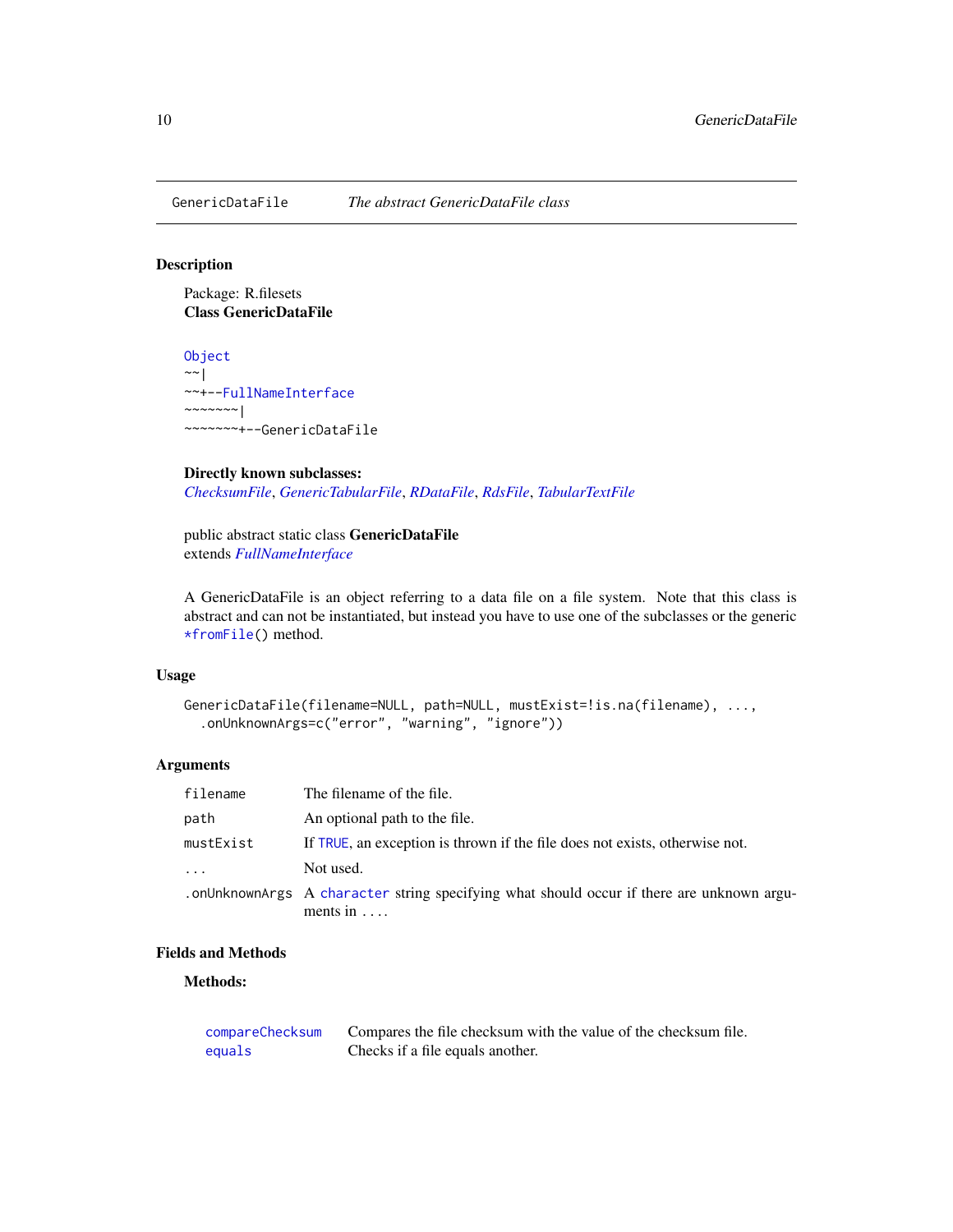# <span id="page-10-0"></span>GenericDataFile 11

| getChecksum      | Gets the checksum of a file.                                         |
|------------------|----------------------------------------------------------------------|
| getChecksumFile  |                                                                      |
| getExtension     | Gets the filename extension.                                         |
| getFileSize      | Gets the size of a file.                                             |
| getFileType      | Gets the file type of a file.                                        |
| getFilename      | Gets the filename of the file.                                       |
| getPath          | Gets the path (directory) of the file.                               |
| getPathname      | Gets the pathname of the file.                                       |
| is.na            |                                                                      |
| isFile           | Checks if this is an existing file.                                  |
| validateChecksum | Asserts that the file checksum matches the one of the checksum file. |
| writeChecksum    | Write the file checksum to a checksum file.                          |

# Methods inherited from FullNameInterface:

appendFullNameTranslator, appendFullNameTranslatorByNULL, appendFullNameTranslatorByTabularTextFile, appendFullNameTranslatorByTabularTextFileSet, appendFullNameTranslatorBycharacter, appendFullNameTranslatorBydata.frame, appendFullNameTranslatorByfunction, appendFull-NameTranslatorBylist, clearFullNameTranslator, clearListOfFullNameTranslators, getDefaultFull-Name, getFullName, getFullNameTranslator, getListOfFullNameTranslators, getName, getTags, hasTag, hasTags, resetFullName, setFullName, setFullNameTranslator, setListOfFullNameTranslators, setName, setTags, updateFullName

#### Methods inherited from Object:

\$, \$<-, [[, [[<-, as.character, attach, attachLocally, clearCache, clearLookupCache, clone, detach, equals, extend, finalize, getEnvironment, getFieldModifier, getFieldModifiers, getFields, getInstantiationTime, getStaticInstance, hasField, hashCode, ll, load, names, objectSize, print, save

# Filename convention

The filename of an GenericDataFile is structured as follows:

- filename: "sample001, a, b, c.CEL" (this follows the R convention, but not the Unix convention)
- fullname: "sample001,a,b,c"
- name: "sample001"
- tags: c("a","b","c")
- extension: "CEL"

#### Author(s)

Henrik Bengtsson

# See Also

An object of this class is typically part of an [GenericDataFileSet](#page-11-1).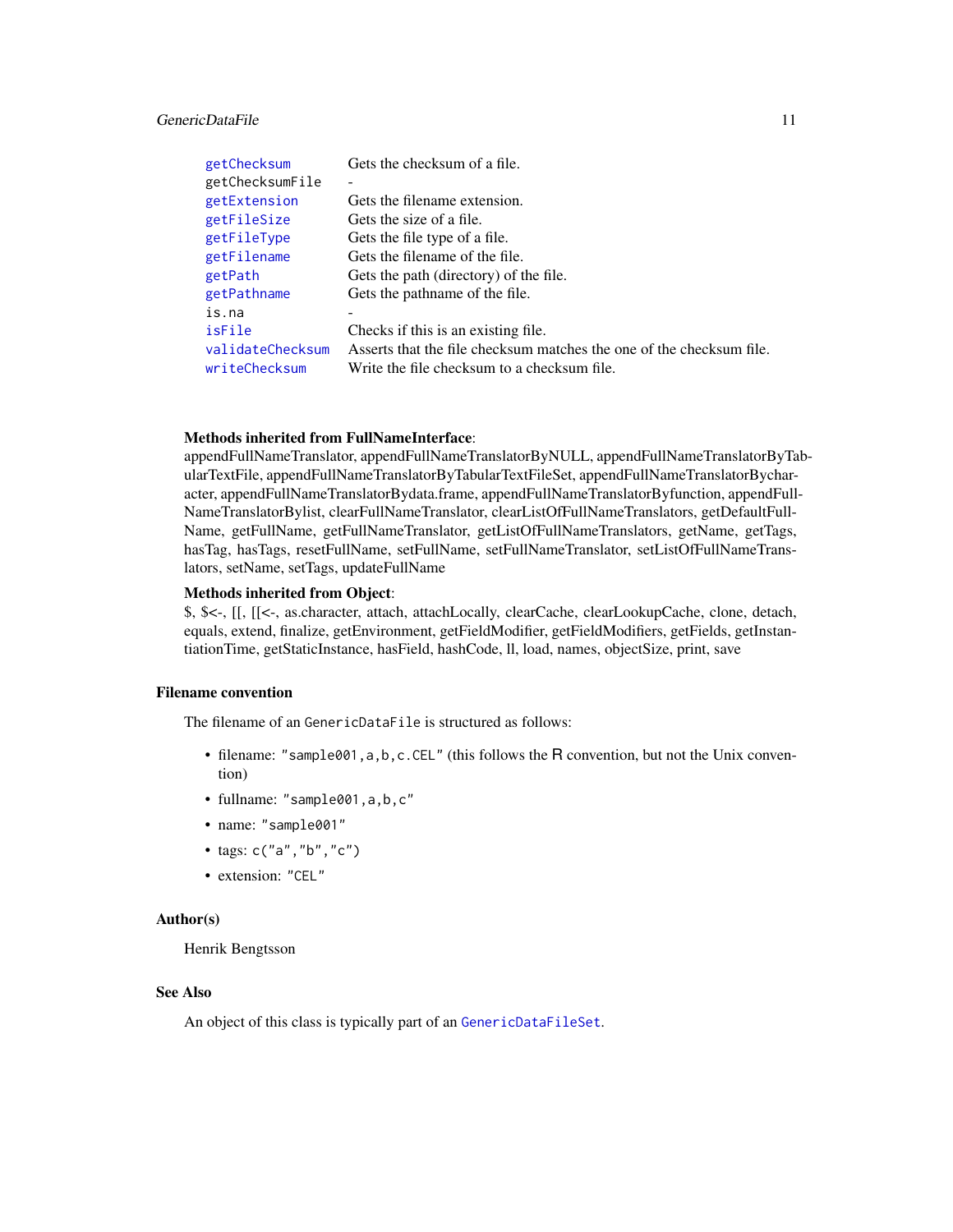<span id="page-11-1"></span><span id="page-11-0"></span>GenericDataFileSet *The GenericDataFileSet class*

# Description

Package: R.filesets Class GenericDataFileSet

[Object](#page-0-0)  $~\sim~$ ~~+-[-FullNameInterface](#page-6-1) ~~~~~~~| ~~~~~~~+--GenericDataFileSet

# Directly known subclasses:

[ChecksumFileSet,](#page-4-1) [GenericTabularFileSet,](#page-17-1) [RDataFileSet,](#page-22-1) [RdsFileSet,](#page-25-1) [TabularTextFileSet](#page-31-1)

public static class GenericDataFileSet extends *[FullNameInterface](#page-6-1)*

A GenericDataFileSet object represents a set of [GenericDataFile](#page-9-1)s.

### Usage

```
GenericDataFileSet(files=NULL, tags="*", depth=NULL, ...,
  .onUnknownArgs=c("error", "warning", "ignore"))
```
# Arguments

| files      | A list of GenericDataFile:s or a GenericDataFileSet.                                                                                                       |
|------------|------------------------------------------------------------------------------------------------------------------------------------------------------------|
| tags       | A character vector of tags to be used for this file set. The string "*" indicates<br>that it should be replaced by the tags part of the file set pathname. |
| depth      | An non-negative integer.                                                                                                                                   |
| $\ddots$ . | Not used.                                                                                                                                                  |
|            | .onUnknownArgs A character string specifying what should occur if there are unknown argu-<br>ments in $\dots$                                              |

# Fields and Methods

Methods:

| anyDuplicated |  |
|---------------|--|
| anyNA         |  |
| append        |  |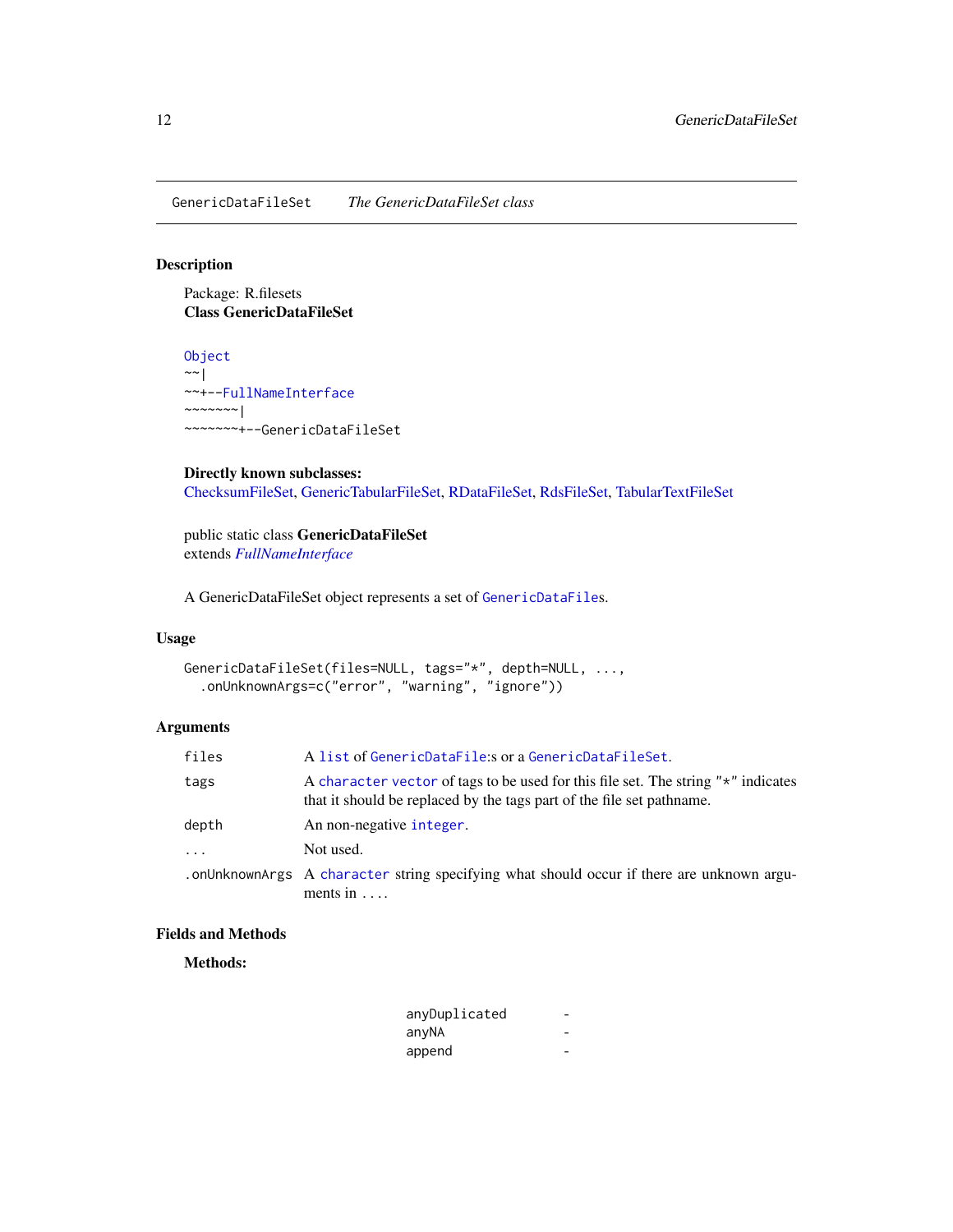| appendFiles        |                |
|--------------------|----------------|
| as.list            |                |
| byName             |                |
| byPath             |                |
| duplicated         | -              |
| equals             |                |
| extract            |                |
| getChecksum        | -              |
| getChecksumFileSet |                |
| getDefaultFullName |                |
| getFile            |                |
| getFileClass       |                |
| getFileSize        |                |
| getFullNames       |                |
| getNames           |                |
| getOneFile         | $\overline{a}$ |
| getPath            | -              |
| getPathnames       |                |
| gunzip             |                |
| gzip               |                |
| hasFile            |                |
| index0f            |                |
| is.na              |                |
| sortBy             |                |
| unique             |                |
| validate           |                |

#### Methods inherited from FullNameInterface:

appendFullNameTranslator, appendFullNameTranslatorByNULL, appendFullNameTranslatorByTabularTextFile, appendFullNameTranslatorByTabularTextFileSet, appendFullNameTranslatorBycharacter, appendFullNameTranslatorBydata.frame, appendFullNameTranslatorByfunction, appendFull-NameTranslatorBylist, clearFullNameTranslator, clearListOfFullNameTranslators, getDefaultFull-Name, getFullName, getFullNameTranslator, getListOfFullNameTranslators, getName, getTags, hasTag, hasTags, resetFullName, setFullName, setFullNameTranslator, setListOfFullNameTranslators, setName, setTags, updateFullName

#### Methods inherited from Object:

\$, \$<-, [[, [[<-, as.character, attach, attachLocally, clearCache, clearLookupCache, clone, detach, equals, extend, finalize, getEnvironment, getFieldModifier, getFieldModifiers, getFields, getInstantiationTime, getStaticInstance, hasField, hashCode, ll, load, names, objectSize, print, save

#### Author(s)

Henrik Bengtsson

# Examples

# Setup a file set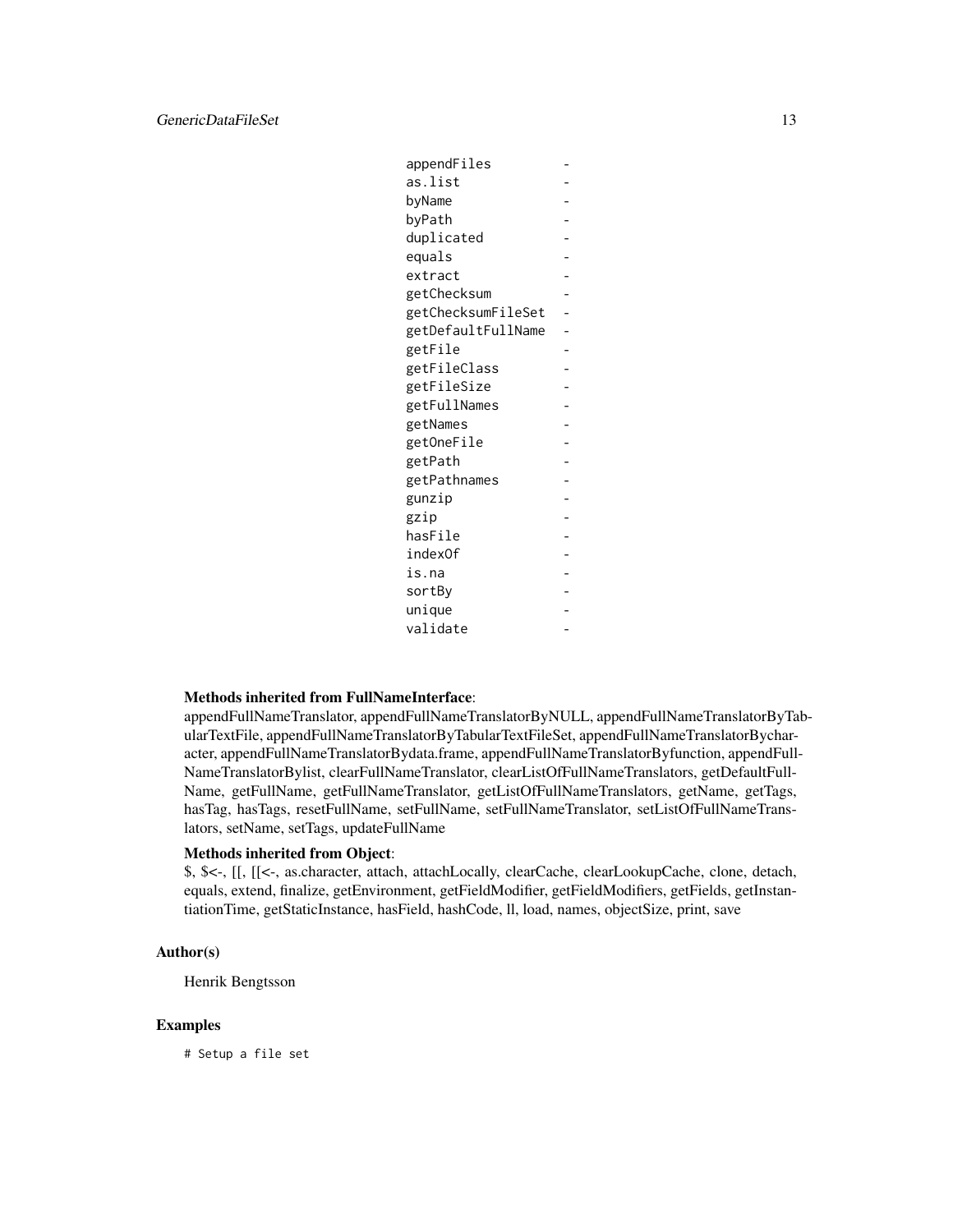```
path <- system.file(package="R.filesets")
ds <- GenericDataFileSet$byPath(path)
# - - - - - - - - - - - - - - - - - - - - - - - - - - - - - - -
# Data set
# - - - - - - - - - - - - - - - - - - - - - - - - - - - - - - -
cat("Path of data set:\n")
print(getPath(ds))
cat("Fullname of data set:\n")
print(getFullName(ds))
# - - - - - - - - - - - - - - - - - - - - - - - - - - - - - - -
# Data files
# - - - - - - - - - - - - - - - - - - - - - - - - - - - - - - -
cat("Pathnames:\n")
print(getPathnames(ds))
cat("Filenames:\n")
print(sapply(ds, getFilename))
cat("Extensions:\n")
print(sapply(ds, getExtension))
# - - - - - - - - - - - - - - - - - - - - - - - - - - - - - - -
# Subsetting
# - - - - - - - - - - - - - - - - - - - - - - - - - - - - - - -
n <- length(ds)
ds2 <- extract(ds, 1:n)
print(ds2)
ds3 <- extract(ds, n:1)
print(ds3)
stopifnot(identical(rev(getPathnames(ds3)), getPathnames(ds2)))
idxs \leq c(1,2,\text{NA},\text{n},\text{NA})ds4 <- extract(ds, idxs, onMissing="NA")
print(ds4)
print(getFullNames(ds4))
print(getFiles(ds4))
stopifnot(identical(is.na(idxs), unname(is.na(getPathnames(ds4)))))
```
<span id="page-13-1"></span>GenericDataFileSetList

*The GenericDataFileSetList class*

<span id="page-13-0"></span>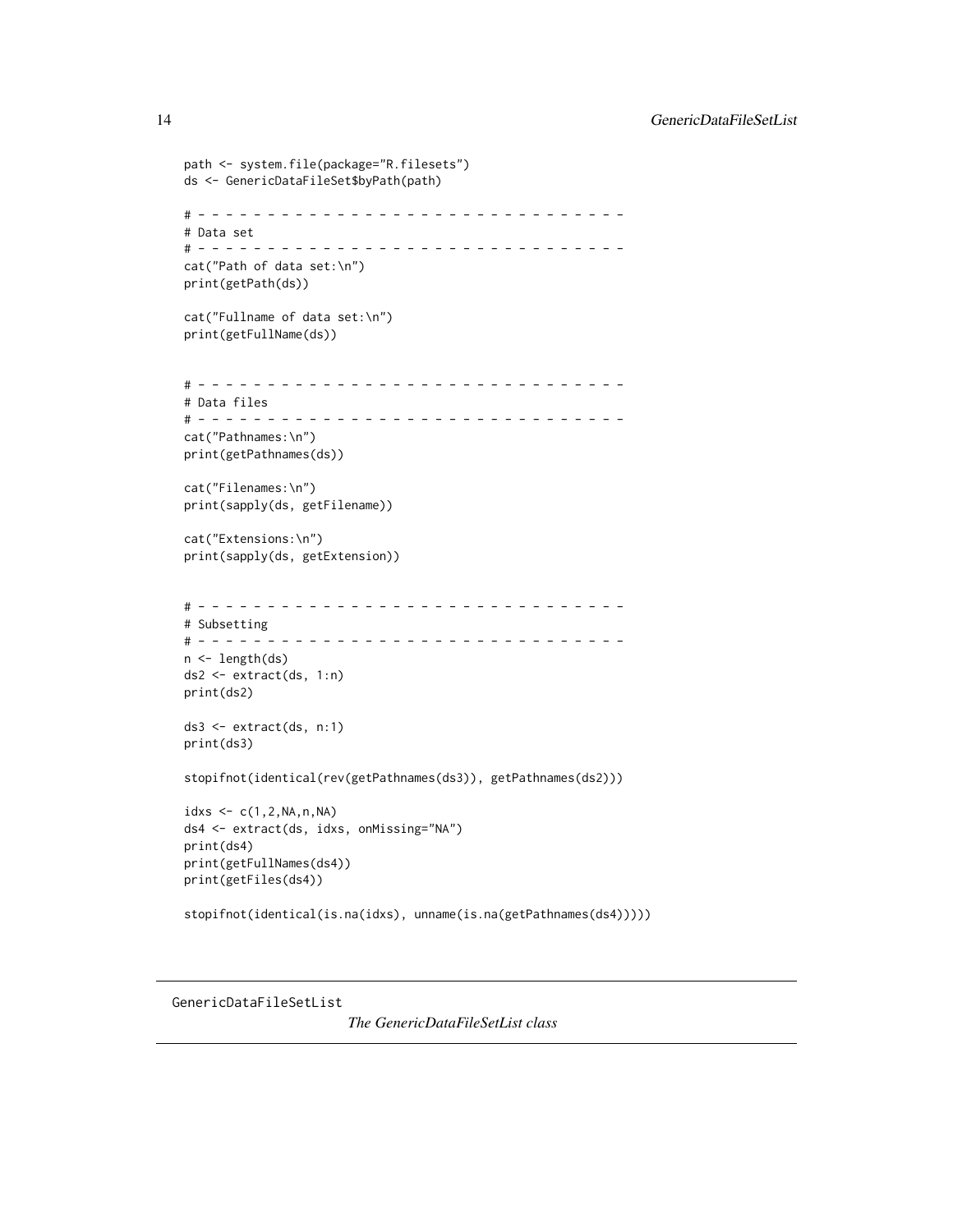# <span id="page-14-0"></span>GenericDataFileSetList 15

# Description

Package: R.filesets Class GenericDataFileSetList

```
Object
~\sim |
~~+--FullNameInterface
~\sim~\sim~\sim~\sim~\sim~~~~~~~~+--GenericDataFileSetList
```
Directly known subclasses:

public static class GenericDataFileSetList extends *[FullNameInterface](#page-6-1)*

A GenericDataFileSetList object represents a list of [GenericDataFileSet](#page-11-1)s.

# Usage

```
GenericDataFileSetList(dsList=list(), tags="*", ..., allowDuplicates=TRUE,
  .setClass="GenericDataFileSet")
```
# Arguments

| dsList          | A single or a list of GenericDataFileSet:s.                                                         |
|-----------------|-----------------------------------------------------------------------------------------------------|
| tags            | A character vector of tags.                                                                         |
| allowDuplicates | Not used.                                                                                           |
|                 | If FALSE, files with duplicated names are not allowed and an exception is thrown,<br>otherwise not. |
| setClass.       | A character string specifying a name of the class that each data set must be an<br>instance of.     |

# Fields and Methods

Methods:

| as                        |  |
|---------------------------|--|
| as.GenericDataFileSetList |  |
| as.list                   |  |
| getFileList               |  |
| getFullNames              |  |
| getNames                  |  |
| getSet                    |  |
| getSets                   |  |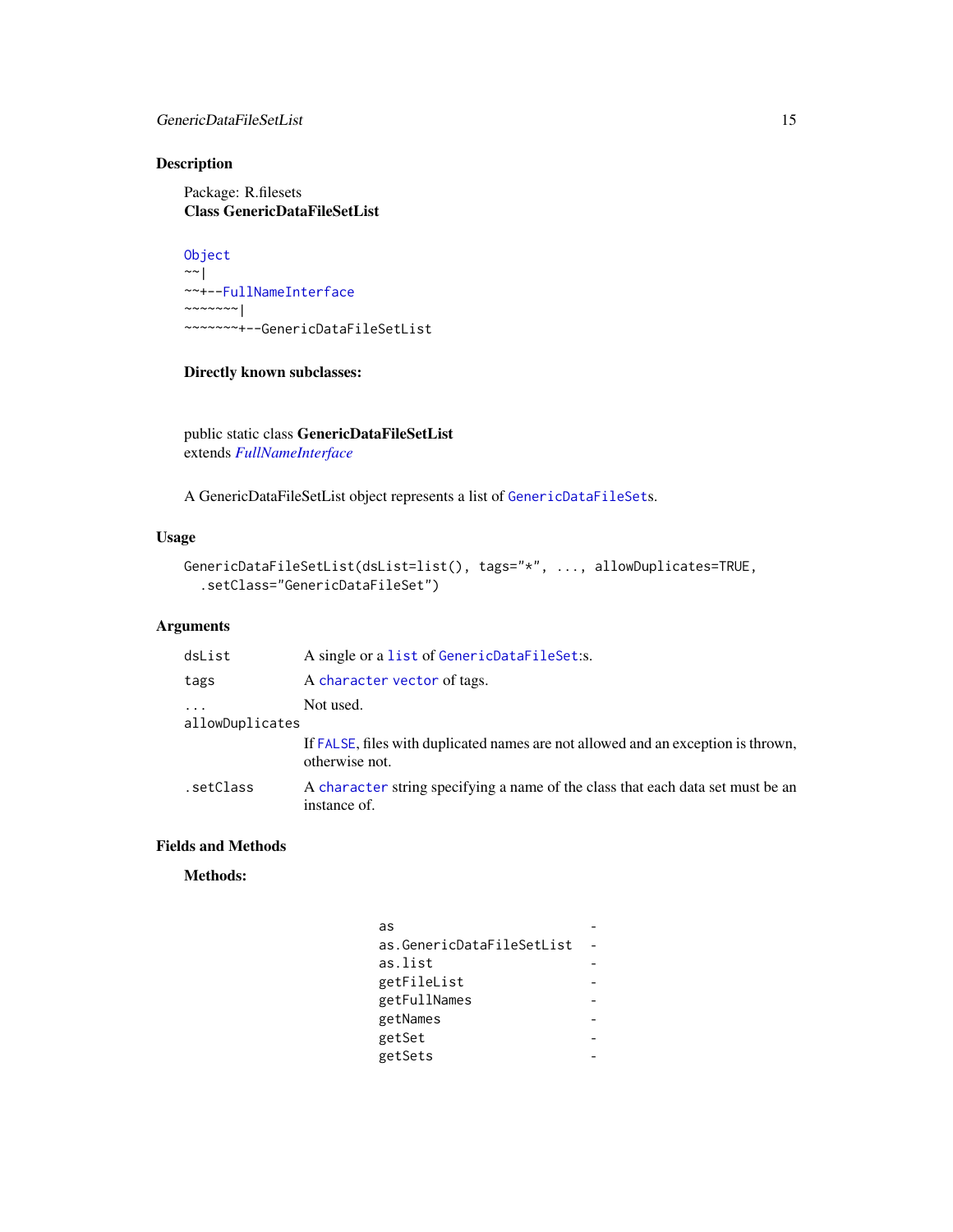| index0f   | - |
|-----------|---|
| length    | - |
| nbrOfSets |   |

# <span id="page-15-0"></span>Methods inherited from FullNameInterface:

appendFullNameTranslator, appendFullNameTranslatorByNULL, appendFullNameTranslatorByTabularTextFile, appendFullNameTranslatorByTabularTextFileSet, appendFullNameTranslatorBycharacter, appendFullNameTranslatorBydata.frame, appendFullNameTranslatorByfunction, appendFull-NameTranslatorBylist, clearFullNameTranslator, clearListOfFullNameTranslators, getDefaultFull-Name, getFullName, getFullNameTranslator, getListOfFullNameTranslators, getName, getTags, hasTag, hasTags, resetFullName, setFullName, setFullNameTranslator, setListOfFullNameTranslators, setName, setTags, updateFullName

#### Methods inherited from Object:

\$, \$<-, [[, [[<-, as.character, attach, attachLocally, clearCache, clearLookupCache, clone, detach, equals, extend, finalize, getEnvironment, getFieldModifier, getFieldModifiers, getFields, getInstantiationTime, getStaticInstance, hasField, hashCode, ll, load, names, objectSize, print, save

#### Author(s)

Henrik Bengtsson

#### Examples

```
# Setup a file set
path1 <- system.file(package="R.filesets")
ds1 <- GenericDataFileSet$byPath(path1)
path2 <- system.file(package="R.utils")
ds2 <- GenericDataFileSet$byPath(path2)
dsl <- GenericDataFileSetList(list(ds1, ds2), tags=c("*", "CustomTag"))
print(dsl)
df <- as.data.frame(dsl)
print(df)
print(df["DESCRIPTION","R.filesets"])
```
#### <span id="page-15-1"></span>GenericTabularFile *The abstract GenericTabularFile class*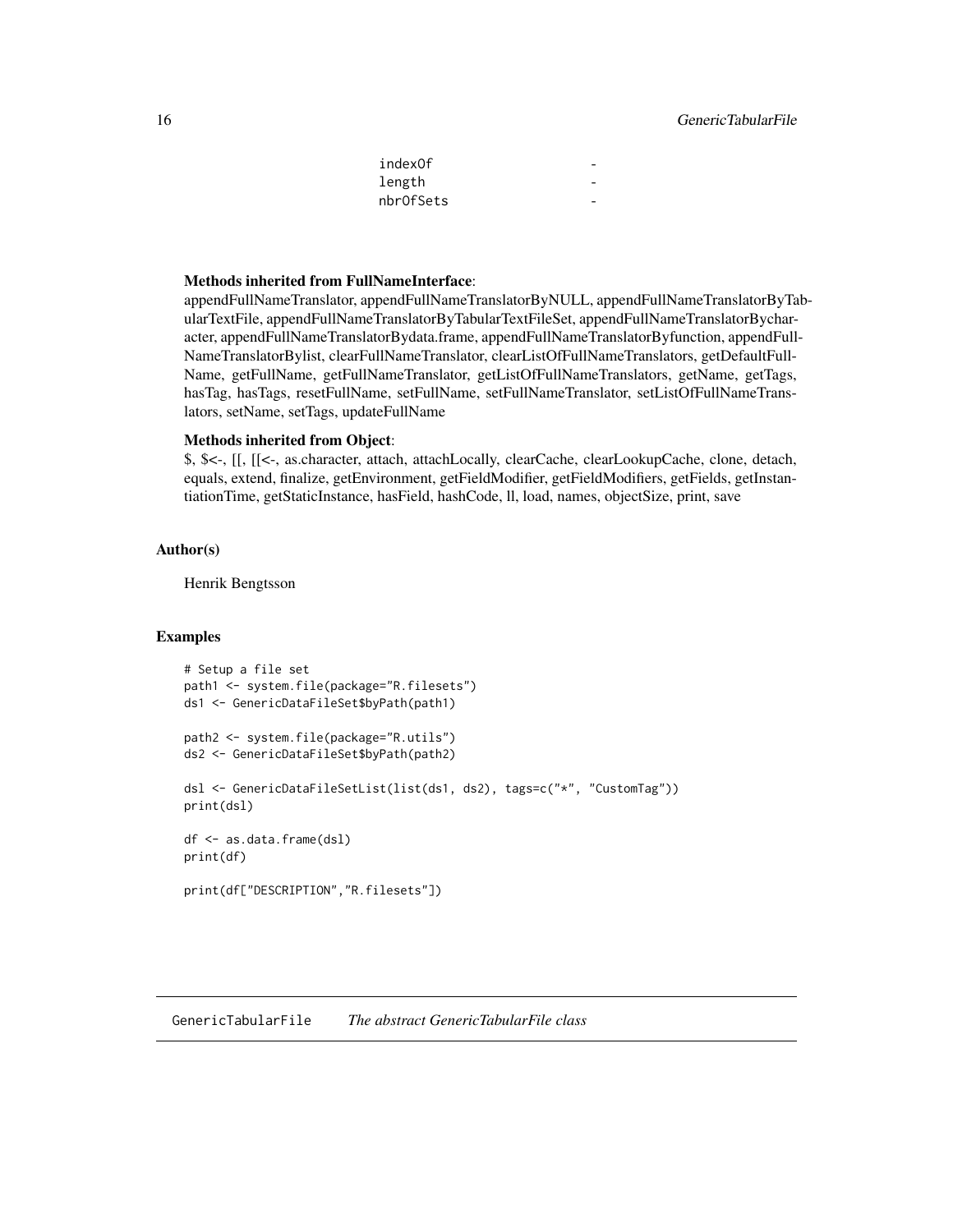# <span id="page-16-0"></span>GenericTabularFile 17

# Description

Package: R.filesets Class GenericTabularFile

```
Object
~\sim~~~+--FullNameInterface
~~~~~~~|~~~~~~~+--GenericDataFile
~~~~~~~~~~~~|
~~~~~~~~~~~~+--ColumnNamesInterface
~~~~~~~~~~~~~~~~~|
  ~~~~~~~~~~~~~~~~~+--GenericTabularFile
```
# Directly known subclasses:

*[TabularTextFile](#page-28-1)*

public abstract static class GenericTabularFile extends *[ColumnNamesInterface](#page-5-1)*

A TabularTextFile is an object referring to a tabular text file on a file system containing data in a tabular format. Methods for reading all or a subset of the tabular data exist.

#### Usage

```
GenericTabularFile(..., .verify=TRUE, verbose=FALSE)
```
# Arguments

... Arguments passed to [GenericDataFile](#page-9-1).

.verify, verbose

(Internal only) If [TRUE](#page-0-0), the file is verified while the object is instantiated by the constructor. The verbose argument is passed to the verifier function.

# Fields and Methods

Methods:

| dim           |  |
|---------------|--|
| extractMatrix |  |
| head          |  |
| nbr0fColumns  |  |
| nbr0fRows     |  |
| readColumns   |  |
| readDataFrame |  |
| tail          |  |
|               |  |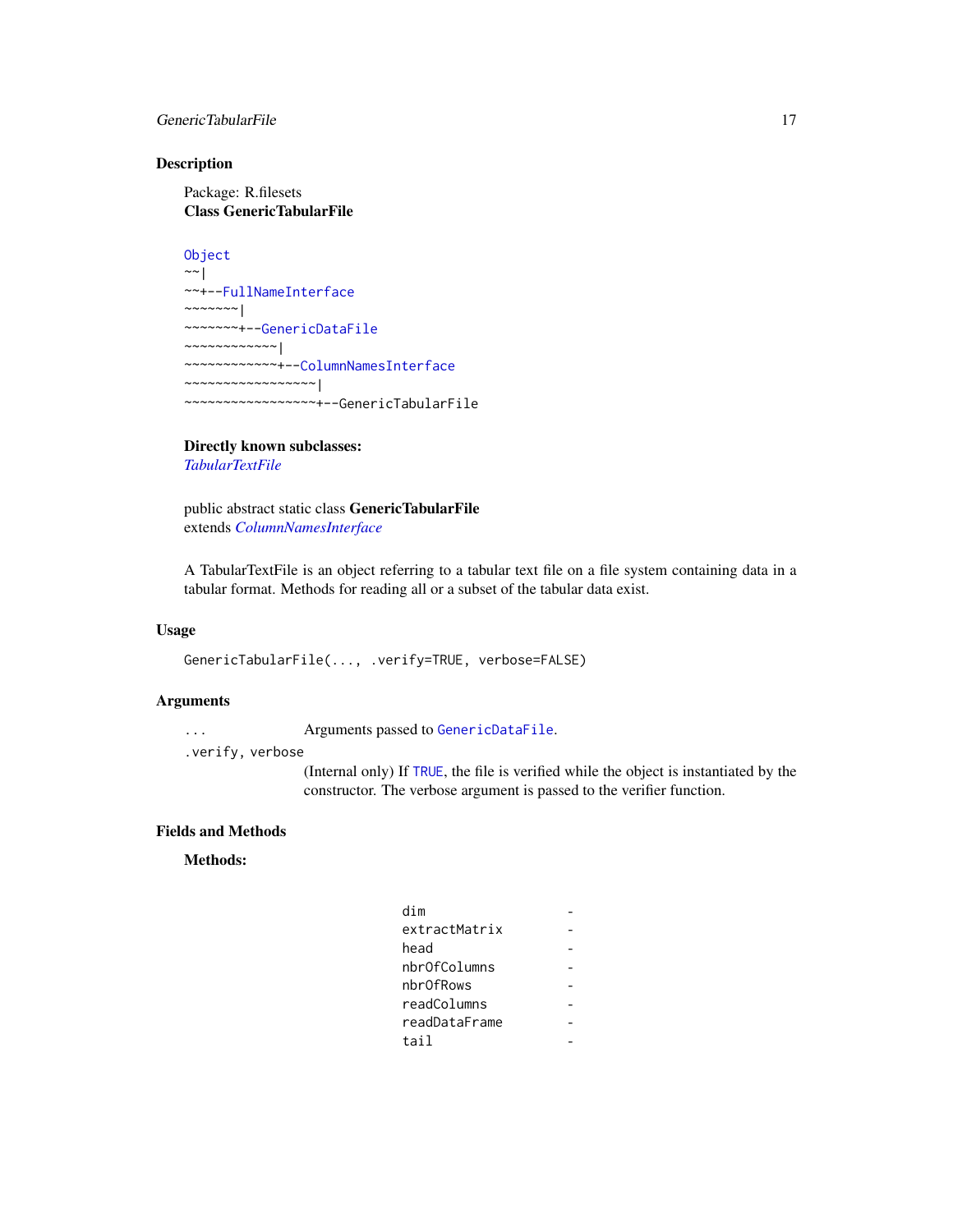writeColumnsToFiles -

#### <span id="page-17-0"></span>Methods inherited from ColumnNamesInterface:

appendColumnNamesTranslator, appendColumnNamesTranslatorByNULL, appendColumnNames-TranslatorBycharacter, appendColumnNamesTranslatorByfunction, appendColumnNamesTranslatorBylist, clearColumnNamesTranslator, clearListOfColumnNamesTranslators, getColumnNames, getColumnNamesTranslator, getDefaultColumnNames, getListOfColumnNamesTranslators, nbrOf-Columns, setColumnNames, setColumnNamesTranslator, setListOfColumnNamesTranslators, updateColumnNames

#### Methods inherited from GenericDataFile:

as.character, clone, compareChecksum, copyTo, equals, fromFile, getAttribute, getAttributes, getChecksum, getChecksumFile, getCreatedOn, getDefaultFullName, getExtension, getExtensionPattern, getFileSize, getFileType, getFilename, getFilenameExtension, getLastAccessedOn, getLastModifiedOn, getOutputExtension, getPath, getPathname, gunzip, gzip, hasBeenModified, is.na, isFile, isGzipped, linkTo, readChecksum, renameTo, renameToUpperCaseExt, setAttribute, setAttributes, setAttributesBy, setAttributesByTags, setExtensionPattern, testAttributes, validate, validateChecksum, writeChecksum

# Methods inherited from FullNameInterface:

appendFullNameTranslator, appendFullNameTranslatorByNULL, appendFullNameTranslatorByTabularTextFile, appendFullNameTranslatorByTabularTextFileSet, appendFullNameTranslatorBycharacter, appendFullNameTranslatorBydata.frame, appendFullNameTranslatorByfunction, appendFull-NameTranslatorBylist, clearFullNameTranslator, clearListOfFullNameTranslators, getDefaultFull-Name, getFullName, getFullNameTranslator, getListOfFullNameTranslators, getName, getTags, hasTag, hasTags, resetFullName, setFullName, setFullNameTranslator, setListOfFullNameTranslators, setName, setTags, updateFullName

#### Methods inherited from Object:

\$, \$<-, [[, [[<-, as.character, attach, attachLocally, clearCache, clearLookupCache, clone, detach, equals, extend, finalize, getEnvironment, getFieldModifier, getFieldModifiers, getFields, getInstantiationTime, getStaticInstance, hasField, hashCode, ll, load, names, objectSize, print, save

#### Author(s)

Henrik Bengtsson

#### See Also

<span id="page-17-1"></span>An object of this class is typically part of an [GenericTabularFileSet](#page-17-1).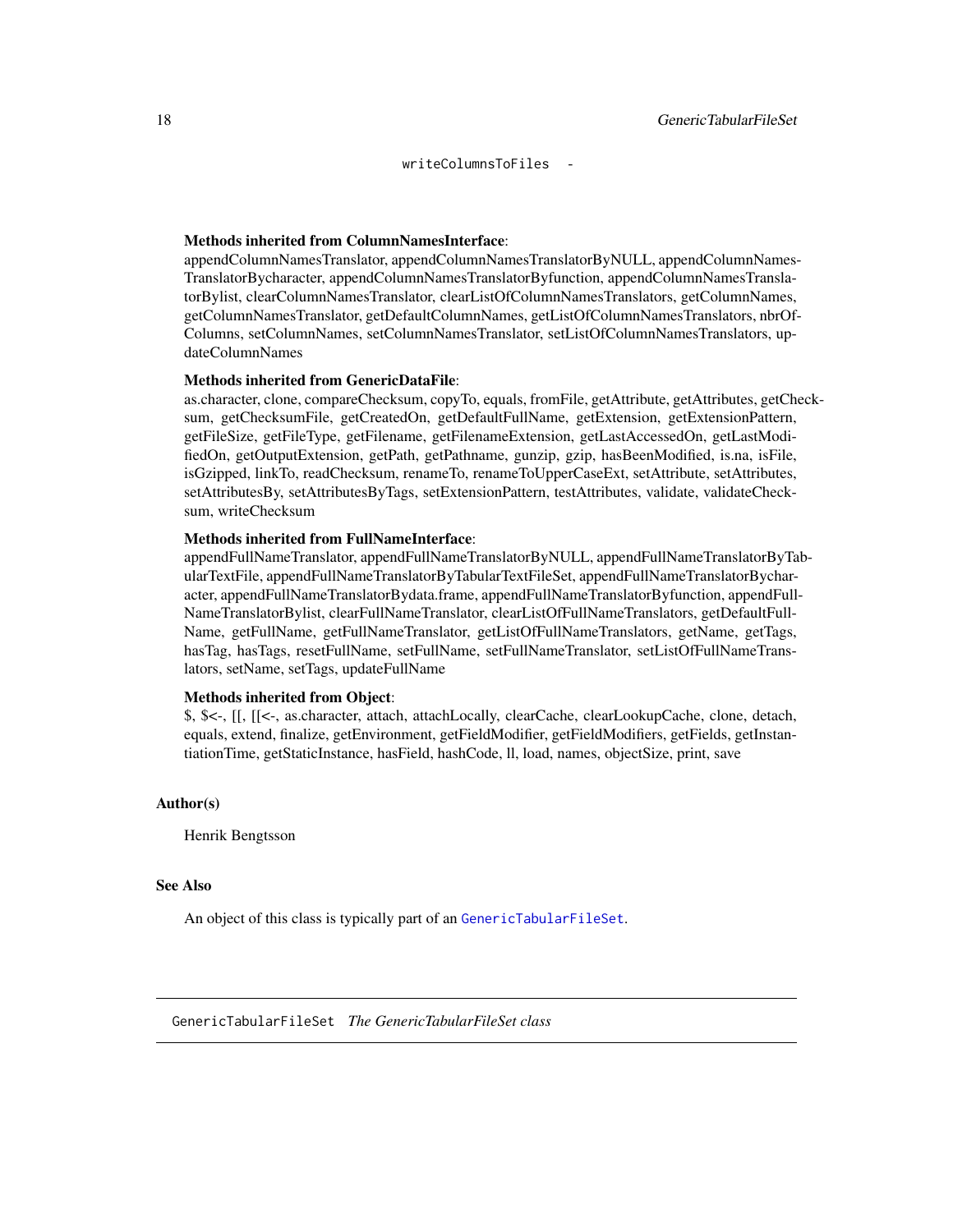# <span id="page-18-0"></span>GenericTabularFileSet 19

#### Description

Package: R.filesets Class GenericTabularFileSet

```
Object
~\sim~~~+--FullNameInterface
~~~~~~~|
~~~~~~~+--GenericDataFileSet
~~~~~~~~~~~~|
~~~~~~~~~~~~+--GenericTabularFileSet
```
Directly known subclasses: [TabularTextFileSet](#page-31-1)

public static class GenericTabularFileSet extends [GenericDataFileSet](#page-11-1)

An GenericTabularFileSet object represents a set of [GenericTabularFile](#page-15-1)s.

#### Usage

GenericTabularFileSet(...)

#### Arguments

... Arguments passed to [GenericDataFileSet](#page-11-1).

#### Fields and Methods

Methods:

extractMatrix -

#### Methods inherited from GenericDataFileSet:

[, [[, anyDuplicated, anyNA, append, appendFiles, appendFullNamesTranslator, appendFullNames-TranslatorByNULL, appendFullNamesTranslatorByTabularTextFile, appendFullNamesTranslator-ByTabularTextFileSet, appendFullNamesTranslatorBydata.frame, appendFullNamesTranslatorByfunction, appendFullNamesTranslatorBylist, as.character, as.list, byName, byPath, c, clearCache, clearFullNamesTranslator, clone, copyTo, dsApplyInPairs, duplicated, equals, extract, findByName, findDuplicated, getChecksum, getChecksumFileSet, getChecksumObjects, getDefaultFullName, getFile, getFileClass, getFileSize, getFiles, getFullNames, getNames, getOneFile, getPath, getPathnames, getSubdirs, gunzip, gzip, hasFile, indexOf, is.na, names, nbrOfFiles, rep, resetFullNames, setFullNamesTranslator, sortBy, unique, update2, updateFullName, updateFullNames, validate

Methods inherited from FullNameInterface: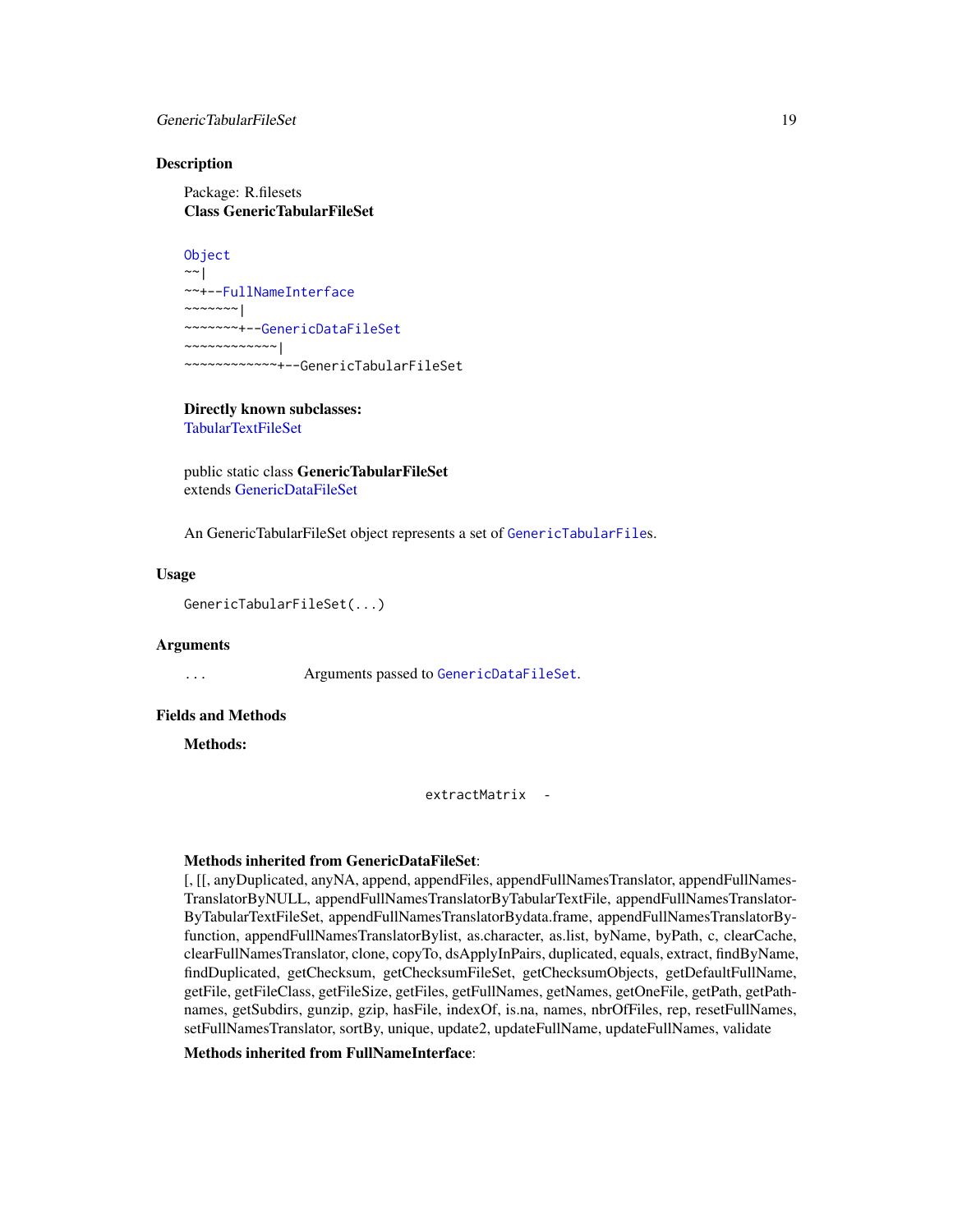<span id="page-19-0"></span>appendFullNameTranslator, appendFullNameTranslatorByNULL, appendFullNameTranslatorByTabularTextFile, appendFullNameTranslatorByTabularTextFileSet, appendFullNameTranslatorBycharacter, appendFullNameTranslatorBydata.frame, appendFullNameTranslatorByfunction, appendFull-NameTranslatorBylist, clearFullNameTranslator, clearListOfFullNameTranslators, getDefaultFull-Name, getFullName, getFullNameTranslator, getListOfFullNameTranslators, getName, getTags, hasTag, hasTags, resetFullName, setFullName, setFullNameTranslator, setListOfFullNameTranslators, setName, setTags, updateFullName

# Methods inherited from Object:

\$, \$<-, [[, [[<-, as.character, attach, attachLocally, clearCache, clearLookupCache, clone, detach, equals, extend, finalize, getEnvironment, getFieldModifier, getFieldModifiers, getFields, getInstantiationTime, getStaticInstance, hasField, hashCode, ll, load, names, objectSize, print, save

#### Author(s)

Henrik Bengtsson

loadRDS *Reads data from a RDS file*

#### **Description**

Reads data from a RDS file.

#### Usage

```
## Default S3 method:
loadRDS(file, ...)
## S3 method for class 'RdsFile'
loadRDS(file, ...)
```
#### Arguments

| file     | A character string, a connection, or an RdsFile specifying a RDS file/connection<br>to be read. |
|----------|-------------------------------------------------------------------------------------------------|
| $\cdots$ | Additional arguments passed to readRDS().                                                       |

### Value

Returns an R object.

#### Author(s)

Henrik Bengtsson

#### See Also

[readRDS](#page-0-0)().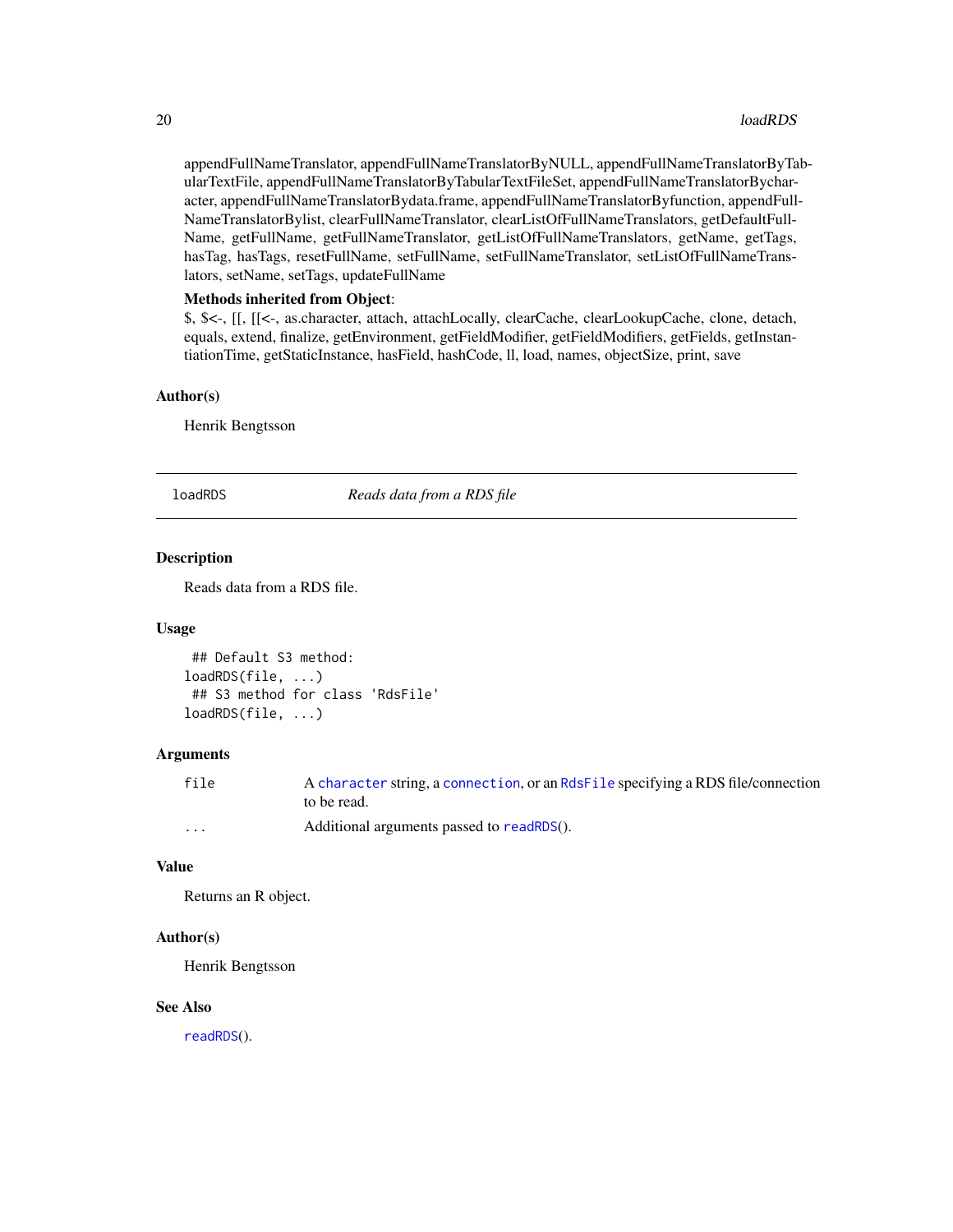<span id="page-20-2"></span><span id="page-20-0"></span>

# Description

Reads data from a RDS file.

# Usage

## S3 method for class 'RDataFile' loadToEnv(file, ...)

# Arguments

| file                    | A character string, a connection, or an RDataFile specifying an RData file |
|-------------------------|----------------------------------------------------------------------------|
|                         | to be read.                                                                |
| $\cdot$ $\cdot$ $\cdot$ | Additional arguments passed to loadToEnv.                                  |

# Value

Returns an [environment](#page-0-0).

# Author(s)

Henrik Bengtsson

#### See Also

[loadToEnv](#page-20-2).

<span id="page-20-1"></span>RDataFile *The RDataFile class*

# Description

Package: R.filesets Class RDataFile

[Object](#page-0-0)  $~\sim~$ ~~+-[-FullNameInterface](#page-6-1)  $\sim$  ~~~~~~ | ~~~~~~~+-[-GenericDataFile](#page-9-1) ~~~~~~~~~~~~| ~~~~~~~~~~~~+--RDataFile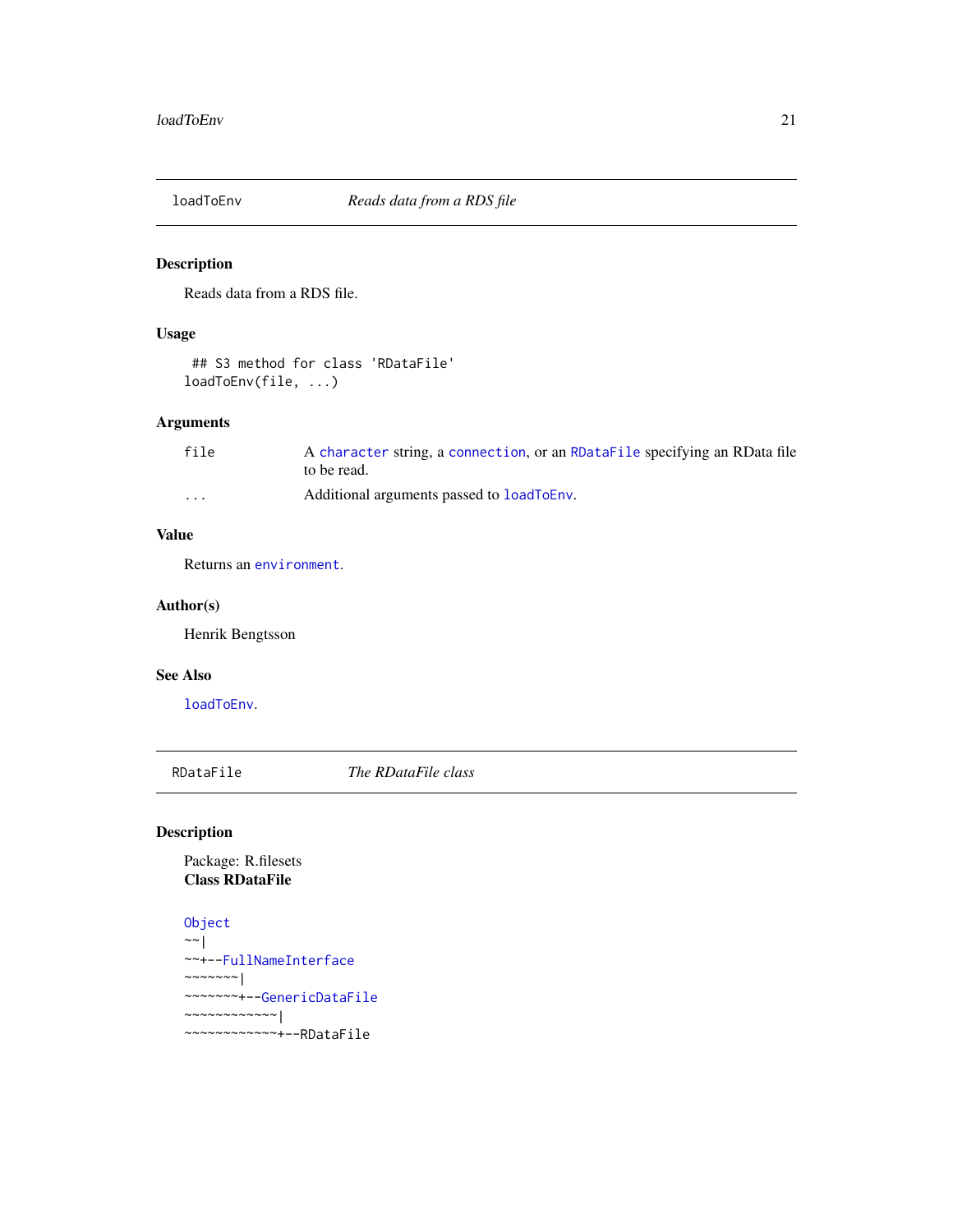#### <span id="page-21-0"></span>Directly known subclasses:

public abstract static class RDataFile extends *[GenericDataFile](#page-9-1)*

An RDataFile represents a binary file containing R objects saved using the [save](#page-0-0)() function.

#### Usage

RDataFile(...)

# Arguments

... Arguments passed to [GenericDataFile](#page-9-1).

# Fields and Methods

Methods:

loadObject loadToEnv -

# Methods inherited from GenericDataFile:

as.character, clone, compareChecksum, copyTo, equals, fromFile, getAttribute, getAttributes, getChecksum, getChecksumFile, getCreatedOn, getDefaultFullName, getExtension, getExtensionPattern, getFileSize, getFileType, getFilename, getFilenameExtension, getLastAccessedOn, getLastModifiedOn, getOutputExtension, getPath, getPathname, gunzip, gzip, hasBeenModified, is.na, isFile, isGzipped, linkTo, readChecksum, renameTo, renameToUpperCaseExt, setAttribute, setAttributes, setAttributesBy, setAttributesByTags, setExtensionPattern, testAttributes, validate, validateChecksum, writeChecksum

### Methods inherited from FullNameInterface:

appendFullNameTranslator, appendFullNameTranslatorByNULL, appendFullNameTranslatorByTabularTextFile, appendFullNameTranslatorByTabularTextFileSet, appendFullNameTranslatorBycharacter, appendFullNameTranslatorBydata.frame, appendFullNameTranslatorByfunction, appendFull-NameTranslatorBylist, clearFullNameTranslator, clearListOfFullNameTranslators, getDefaultFull-Name, getFullName, getFullNameTranslator, getListOfFullNameTranslators, getName, getTags, hasTag, hasTags, resetFullName, setFullName, setFullNameTranslator, setListOfFullNameTranslators, setName, setTags, updateFullName

#### Methods inherited from Object:

\$, \$<-, [[, [[<-, as.character, attach, attachLocally, clearCache, clearLookupCache, clone, detach, equals, extend, finalize, getEnvironment, getFieldModifier, getFieldModifiers, getFields, getInstantiationTime, getStaticInstance, hasField, hashCode, ll, load, names, objectSize, print, save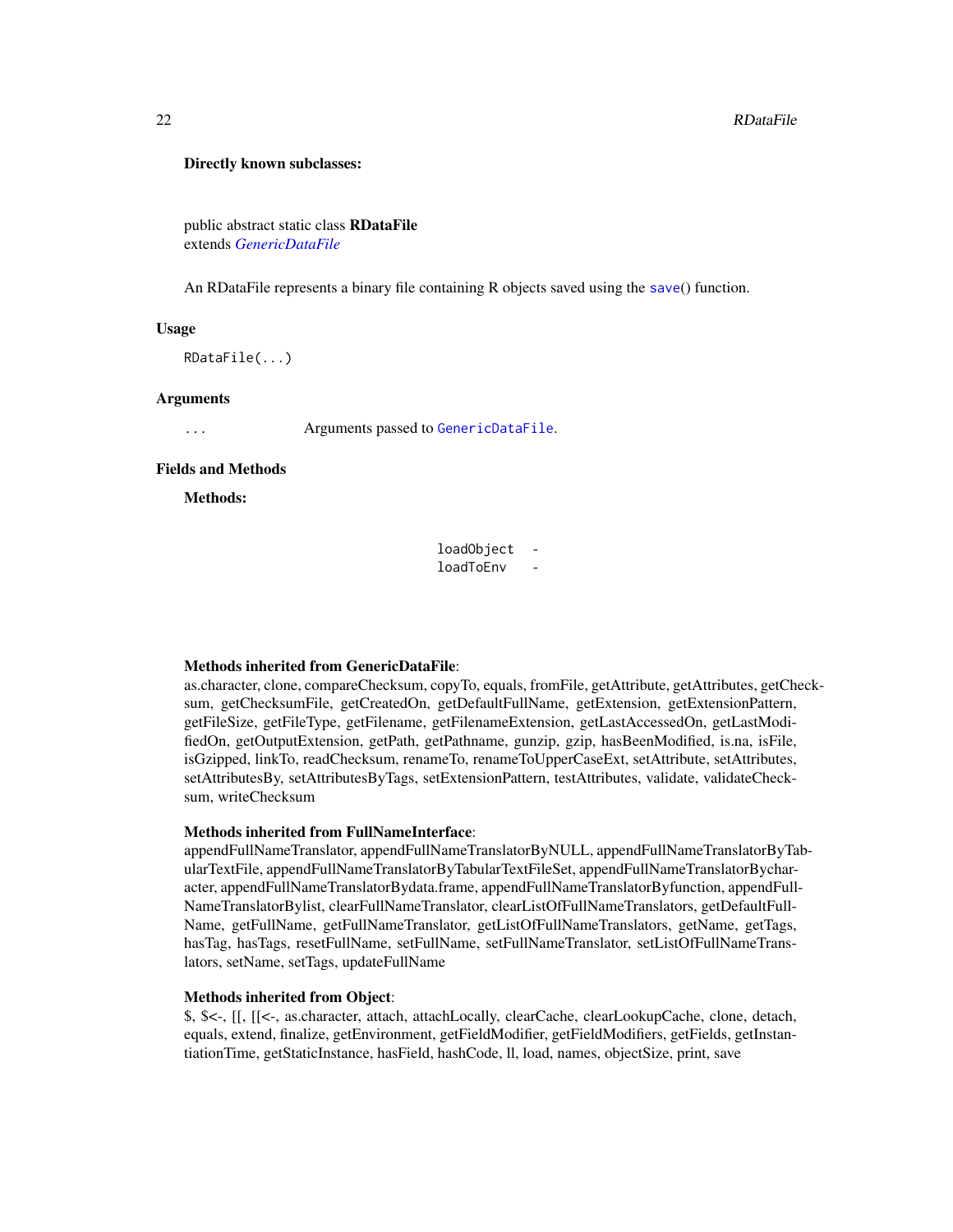# <span id="page-22-0"></span>RDataFileSet 23

# Author(s)

Henrik Bengtsson

# See Also

An object of this class is typically part of an [RDataFileSet](#page-22-1).

<span id="page-22-1"></span>RDataFileSet *The RDataFileSet class*

# Description

Package: R.filesets Class RDataFileSet

#### [Object](#page-0-0)

 $~\sim~$ ~~+-[-FullNameInterface](#page-6-1) ~~~~~~~ $|$ ~~~~~~~+-[-GenericDataFileSet](#page-11-1) ~~~~~~~~~~~~| ~~~~~~~~~~~~+--RDataFileSet

# Directly known subclasses:

public static class RDataFileSet extends [GenericDataFileSet](#page-11-1)

An RDataFileSet object represents a set of [RDataFile](#page-20-1):s.

#### Usage

RDataFileSet(...)

#### Arguments

... Arguments passed to [GenericDataFileSet](#page-11-1).

# Fields and Methods

Methods:

byPath -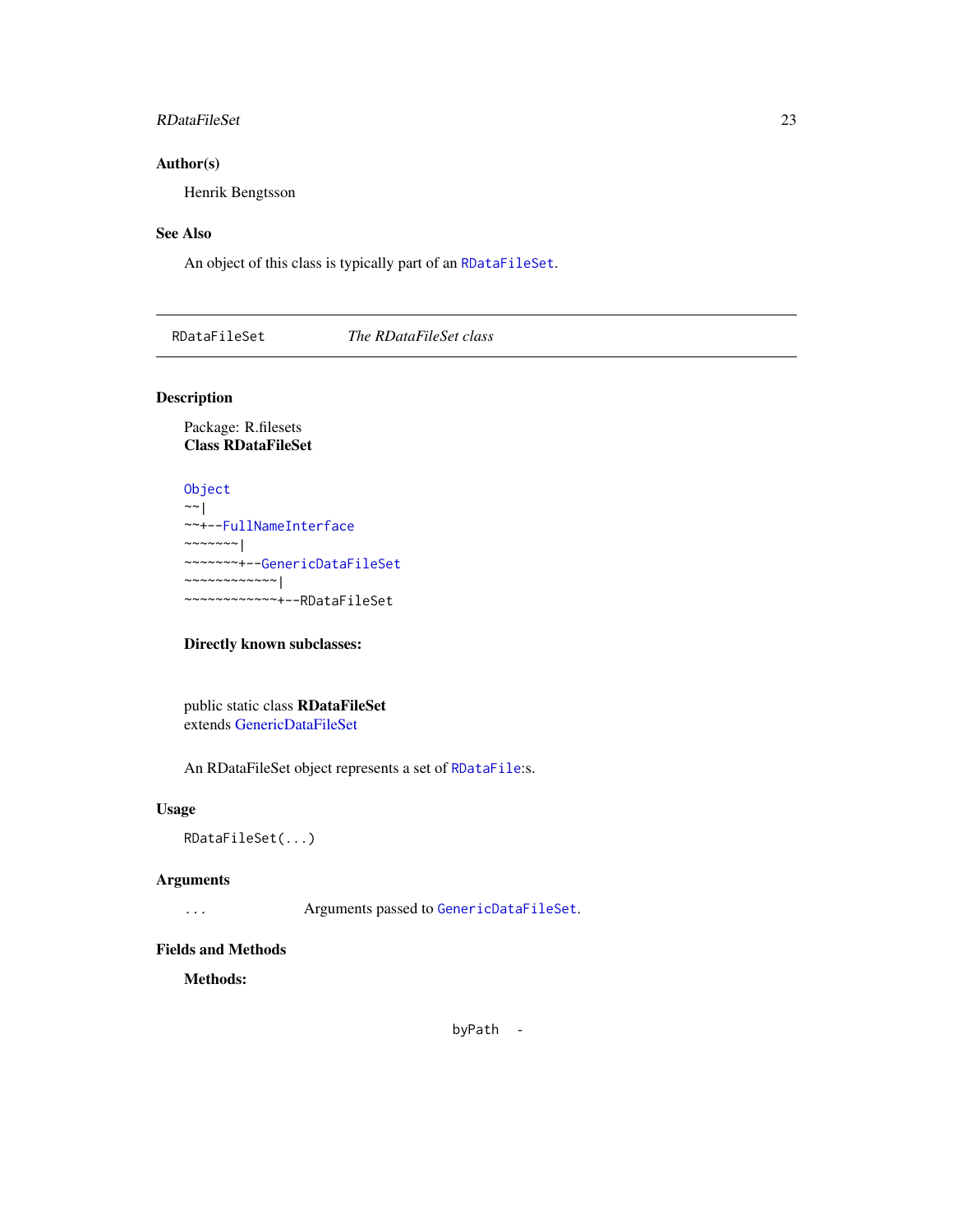#### <span id="page-23-0"></span>Methods inherited from GenericDataFileSet:

[, [[, anyDuplicated, anyNA, append, appendFiles, appendFullNamesTranslator, appendFullNames-TranslatorByNULL, appendFullNamesTranslatorByTabularTextFile, appendFullNamesTranslator-ByTabularTextFileSet, appendFullNamesTranslatorBydata.frame, appendFullNamesTranslatorByfunction, appendFullNamesTranslatorBylist, as.character, as.list, byName, byPath, c, clearCache, clearFullNamesTranslator, clone, copyTo, dsApplyInPairs, duplicated, equals, extract, findByName, findDuplicated, getChecksum, getChecksumFileSet, getChecksumObjects, getDefaultFullName, getFile, getFileClass, getFileSize, getFiles, getFullNames, getNames, getOneFile, getPath, getPathnames, getSubdirs, gunzip, gzip, hasFile, indexOf, is.na, names, nbrOfFiles, rep, resetFullNames, setFullNamesTranslator, sortBy, unique, update2, updateFullName, updateFullNames, validate

#### Methods inherited from FullNameInterface:

appendFullNameTranslator, appendFullNameTranslatorByNULL, appendFullNameTranslatorByTabularTextFile, appendFullNameTranslatorByTabularTextFileSet, appendFullNameTranslatorBycharacter, appendFullNameTranslatorBydata.frame, appendFullNameTranslatorByfunction, appendFull-NameTranslatorBylist, clearFullNameTranslator, clearListOfFullNameTranslators, getDefaultFull-Name, getFullName, getFullNameTranslator, getListOfFullNameTranslators, getName, getTags, hasTag, hasTags, resetFullName, setFullName, setFullNameTranslator, setListOfFullNameTranslators, setName, setTags, updateFullName

#### Methods inherited from Object:

\$, \$<-, [[, [[<-, as.character, attach, attachLocally, clearCache, clearLookupCache, clone, detach, equals, extend, finalize, getEnvironment, getFieldModifier, getFieldModifiers, getFields, getInstantiationTime, getStaticInstance, hasField, hashCode, ll, load, names, objectSize, print, save

#### Author(s)

Henrik Bengtsson

<span id="page-23-1"></span>RdsFile *The RdsFile class*

#### Description

Package: R.filesets Class RdsFile

```
Object
```
~~| ~~+-[-FullNameInterface](#page-6-1) ~~~~~~~| ~~~~~~~+-[-GenericDataFile](#page-9-1)  $\sim$  ~~~~~~~~~~ ~~~~~~~~~~~~+--RdsFile

Directly known subclasses: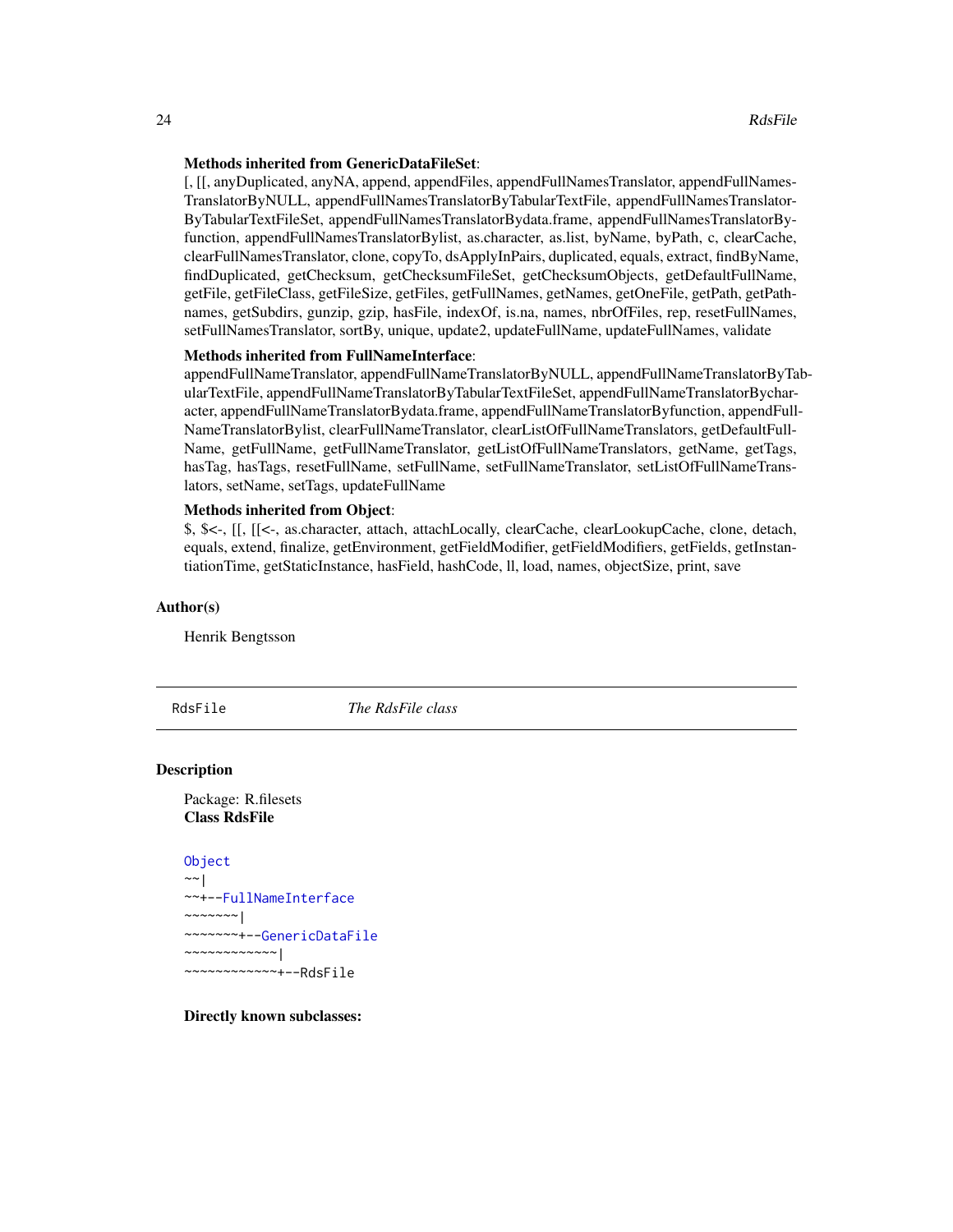#### <span id="page-24-0"></span>RdsFile 25

public abstract static class RdsFile extends *[GenericDataFile](#page-9-1)*

An RdsFile represents a binary file containing an R object saved using the [saveRDS](#page-0-0)() function.

#### Usage

RdsFile(...)

#### Arguments

... Arguments passed to [GenericDataFile](#page-9-1).

#### Fields and Methods

Methods:

loadObject **loadRDS** 

#### Methods inherited from GenericDataFile:

as.character, clone, compareChecksum, copyTo, equals, fromFile, getAttribute, getAttributes, getChecksum, getChecksumFile, getCreatedOn, getDefaultFullName, getExtension, getExtensionPattern, getFileSize, getFileType, getFilename, getFilenameExtension, getLastAccessedOn, getLastModifiedOn, getOutputExtension, getPath, getPathname, gunzip, gzip, hasBeenModified, is.na, isFile, isGzipped, linkTo, readChecksum, renameTo, renameToUpperCaseExt, setAttribute, setAttributes, setAttributesBy, setAttributesByTags, setExtensionPattern, testAttributes, validate, validateChecksum, writeChecksum

#### Methods inherited from FullNameInterface:

appendFullNameTranslator, appendFullNameTranslatorByNULL, appendFullNameTranslatorByTabularTextFile, appendFullNameTranslatorByTabularTextFileSet, appendFullNameTranslatorBycharacter, appendFullNameTranslatorBydata.frame, appendFullNameTranslatorByfunction, appendFull-NameTranslatorBylist, clearFullNameTranslator, clearListOfFullNameTranslators, getDefaultFull-Name, getFullName, getFullNameTranslator, getListOfFullNameTranslators, getName, getTags, hasTag, hasTags, resetFullName, setFullName, setFullNameTranslator, setListOfFullNameTranslators, setName, setTags, updateFullName

# Methods inherited from Object:

\$, \$<-, [[, [[<-, as.character, attach, attachLocally, clearCache, clearLookupCache, clone, detach, equals, extend, finalize, getEnvironment, getFieldModifier, getFieldModifiers, getFields, getInstantiationTime, getStaticInstance, hasField, hashCode, ll, load, names, objectSize, print, save

#### Author(s)

Henrik Bengtsson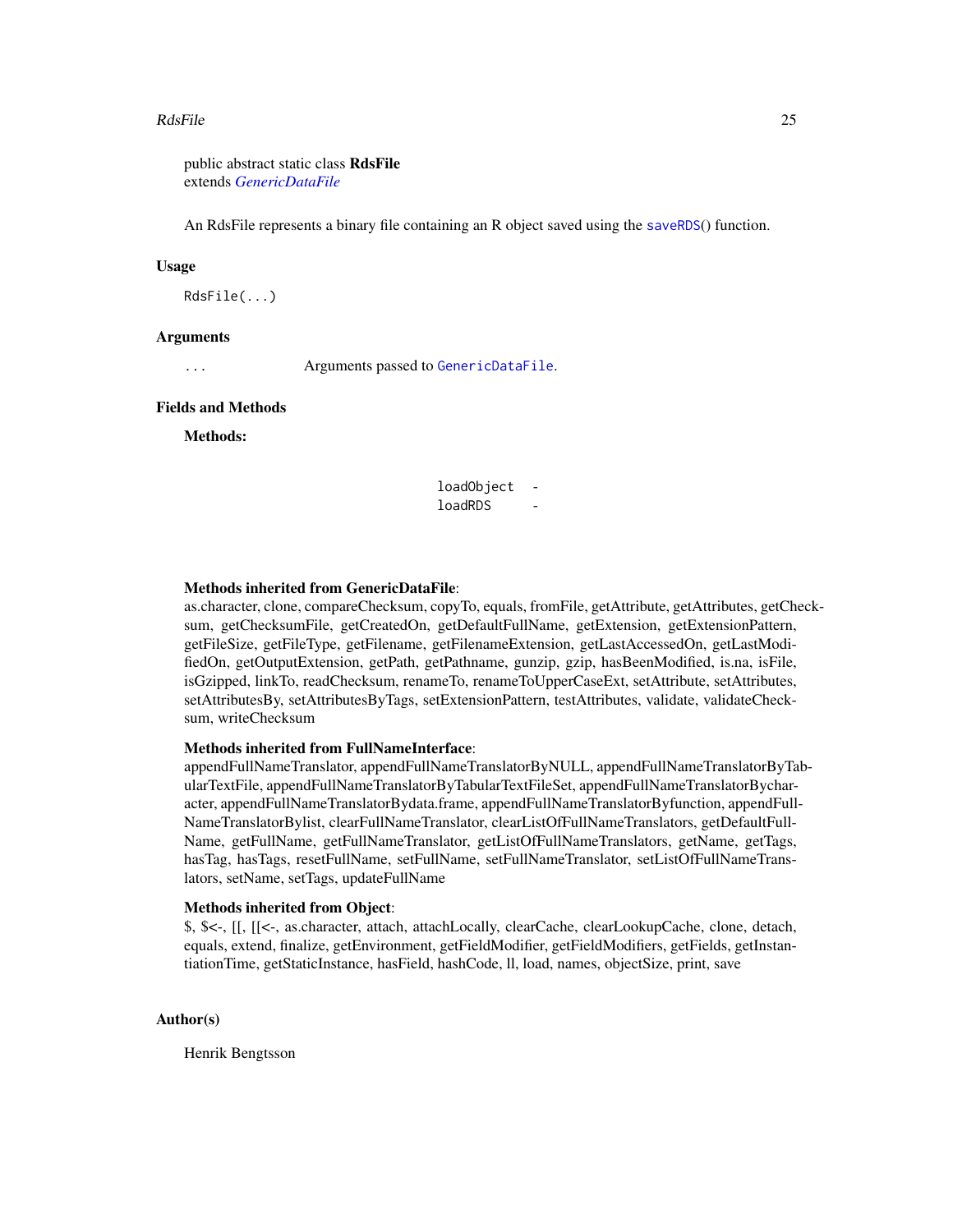# <span id="page-25-0"></span>See Also

An object of this class is typically part of an [RdsFileSet](#page-25-1).

<span id="page-25-1"></span>RdsFileSet *The RdsFileSet class*

#### Description

Package: R.filesets Class RdsFileSet

```
Object
~\sim~|
~~+--FullNameInterface
~~~~~~~|~~~~~~~+--GenericDataFileSet
~~~~~~~~~~~~|
~~~~~~~~~~~~+--RdsFileSet
```
# Directly known subclasses:

public static class RdsFileSet extends [GenericDataFileSet](#page-11-1)

An RdsFileSet object represents a set of [RdsFile](#page-23-1):s.

#### Usage

RdsFileSet(...)

#### Arguments

... Arguments passed to [GenericDataFileSet](#page-11-1).

#### Fields and Methods

Methods:

byPath -

Methods inherited from GenericDataFileSet:

[, [[, anyDuplicated, anyNA, append, appendFiles, appendFullNamesTranslator, appendFullNames-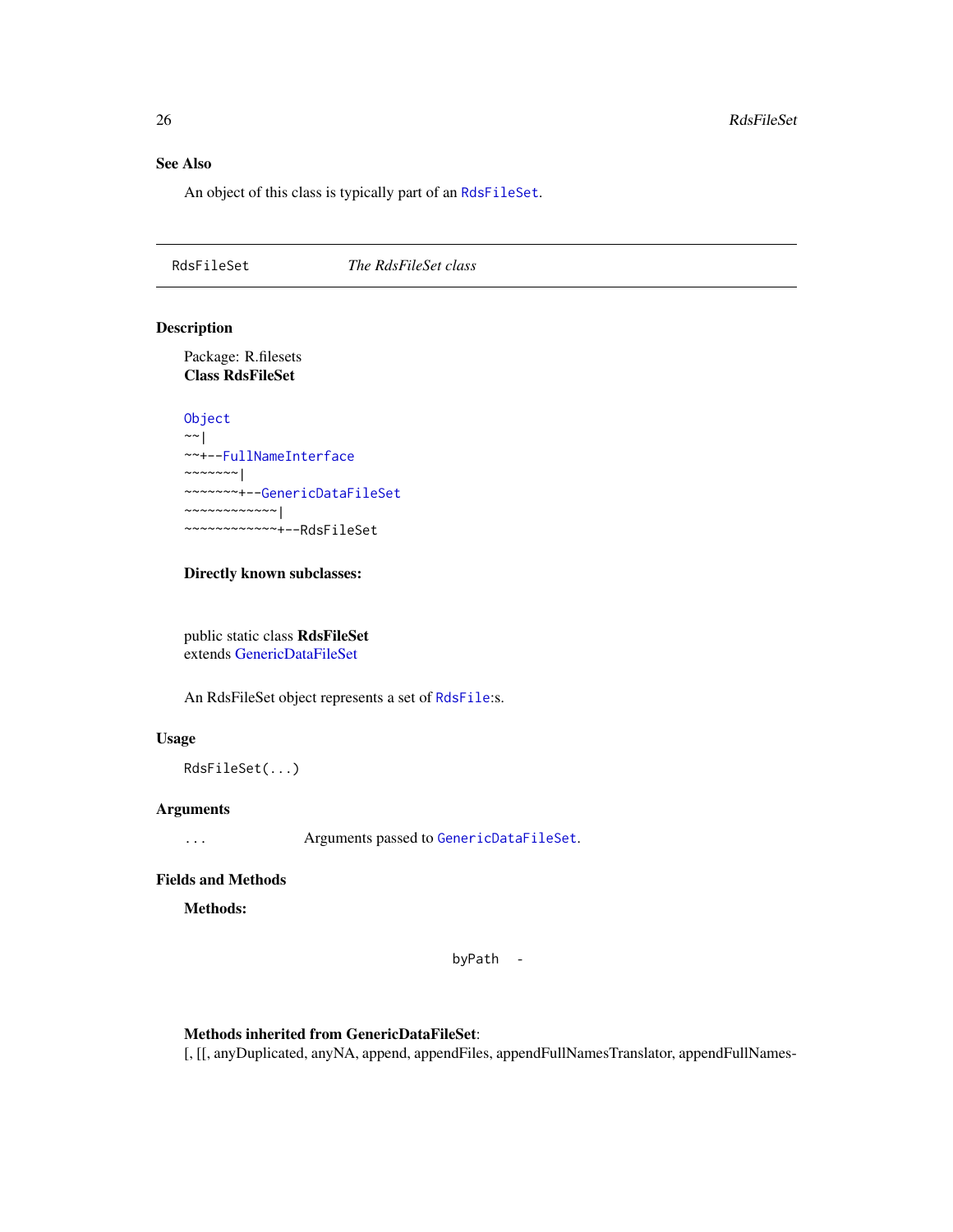#### <span id="page-26-0"></span>readDataFrame 27

TranslatorByNULL, appendFullNamesTranslatorByTabularTextFile, appendFullNamesTranslator-ByTabularTextFileSet, appendFullNamesTranslatorBydata.frame, appendFullNamesTranslatorByfunction, appendFullNamesTranslatorBylist, as.character, as.list, byName, byPath, c, clearCache, clearFullNamesTranslator, clone, copyTo, dsApplyInPairs, duplicated, equals, extract, findByName, findDuplicated, getChecksum, getChecksumFileSet, getChecksumObjects, getDefaultFullName, getFile, getFileClass, getFileSize, getFiles, getFullNames, getNames, getOneFile, getPath, getPathnames, getSubdirs, gunzip, gzip, hasFile, indexOf, is.na, names, nbrOfFiles, rep, resetFullNames, setFullNamesTranslator, sortBy, unique, update2, updateFullName, updateFullNames, validate

#### Methods inherited from FullNameInterface:

appendFullNameTranslator, appendFullNameTranslatorByNULL, appendFullNameTranslatorByTabularTextFile, appendFullNameTranslatorByTabularTextFileSet, appendFullNameTranslatorBycharacter, appendFullNameTranslatorBydata.frame, appendFullNameTranslatorByfunction, appendFull-NameTranslatorBylist, clearFullNameTranslator, clearListOfFullNameTranslators, getDefaultFull-Name, getFullName, getFullNameTranslator, getListOfFullNameTranslators, getName, getTags, hasTag, hasTags, resetFullName, setFullName, setFullNameTranslator, setListOfFullNameTranslators, setName, setTags, updateFullName

# Methods inherited from Object:

\$, \$<-, [[, [[<-, as.character, attach, attachLocally, clearCache, clearLookupCache, clone, detach, equals, extend, finalize, getEnvironment, getFieldModifier, getFieldModifiers, getFields, getInstantiationTime, getStaticInstance, hasField, hashCode, ll, load, names, objectSize, print, save

#### Author(s)

Henrik Bengtsson

readDataFrame *Reads data from a tabular file*

#### Description

Reads data from a tabular file or a set of such files.

#### Usage

```
## Default S3 method:
readDataFrame(filename, path=NULL, ...)
```
#### Arguments

filename, path [character](#page-0-0) [vector](#page-0-0) specifying one or more files to be read.

... Additional arguments passed to either (i) [readDataFrame](#page-0-0) for class [TabularTextFile](#page-28-1), or (ii) [readDataFrame](#page-0-0) for class [TabularTextFileSet](#page-31-1), depending on whether one or multiple files are read.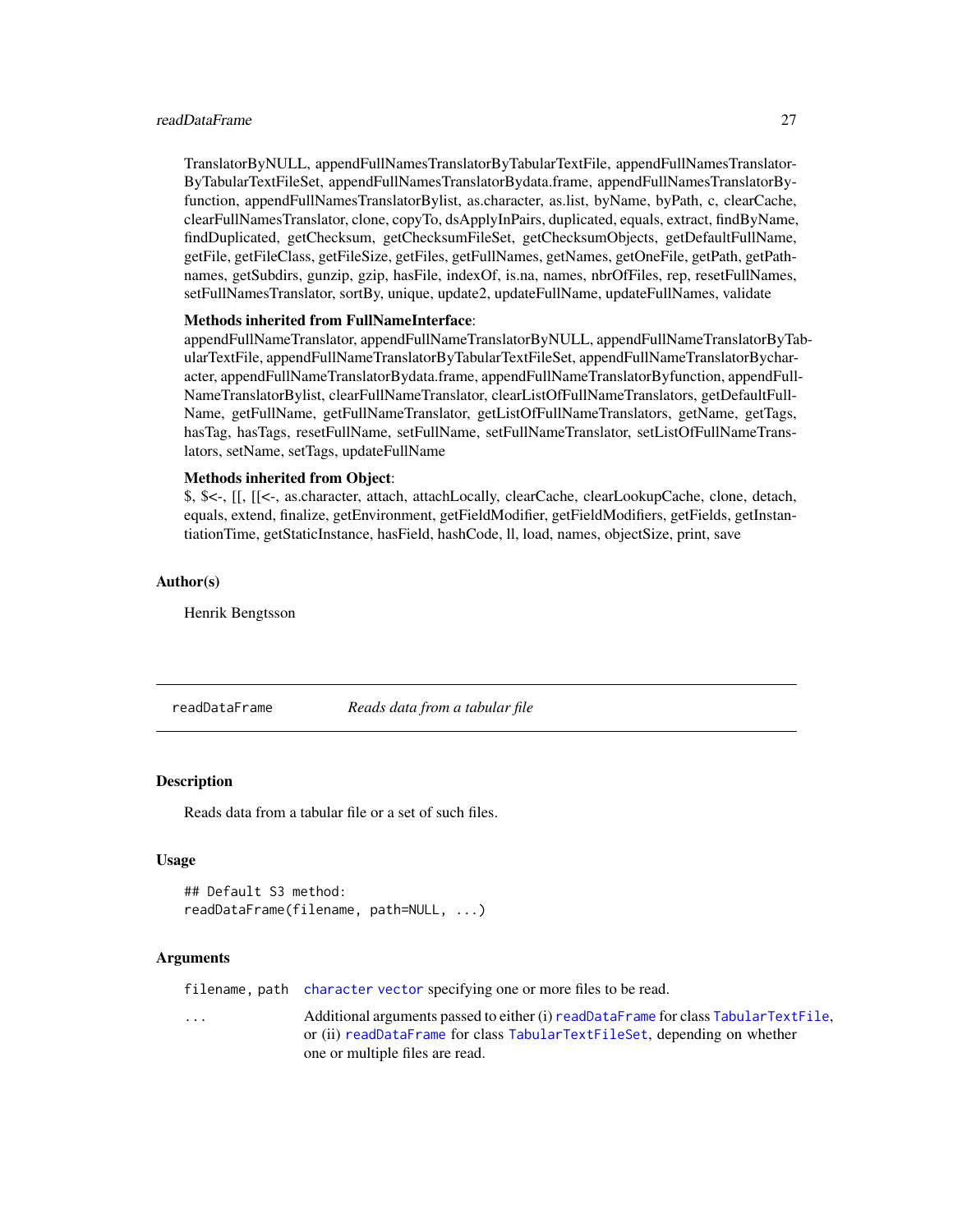# Details

When reading multiple files at once, first each file is read into a [data.frame](#page-0-0), and then these [data.frame](#page-0-0)s are (by default) merged into one [data.frame](#page-0-0) using [rbind](#page-0-0)(). This requires that the same set of columns are read for each file. Which columns to read can be controlled by specifying their names in argument colClasses. To change how the [data.frame](#page-0-0)s are merged, use argument combineBy. For more information, follow the help on the above to readDataFrame() help links.

#### Value

Returns a [data.frame](#page-0-0).

#### Author(s)

Henrik Bengtsson

#### See Also

[read.table](#page-0-0). For further details, see classes [TabularTextFile](#page-28-1) and [TabularTextFileSet](#page-31-1).

#### Examples

```
path <- system.file("exData/dataSetA,original", package="R.filesets")
# - - - - - - - - - - - - - - - - - - - - - - - - - - - - - - - -
# Example: Standard tab-delimited file with header comments
# - - - - - - - - - - - - - - - - - - - - - - - - - - - - - - - -
pathname <- file.path(path, "fileA,20100112.dat")
# Read all data
df <- readDataFrame(pathname)
print(df)
# Read columns 'x', 'y', and 'char'
df <- readDataFrame(pathname, colClasses=c("(x|y)"="integer", "char"="character"))
print(df)
# - - - - - - - - - - - - - - - - - - - - - - - - - - - - - - - -
# Example: Tab-delimited file with header comments but
# also two garbage at the very beginning
# - - - - - - - - - - - - - - - - - - - - - - - - - - - - - - - -
pathname <- file.path(path, "fileA,20130116.datx")
# Explicitly skip the two rows
df <- readDataFrame(pathname, skip=2)
print(df)
# Skip until the first data row
df <- readDataFrame(pathname, skip="^x")
print(df)
```
<span id="page-27-0"></span>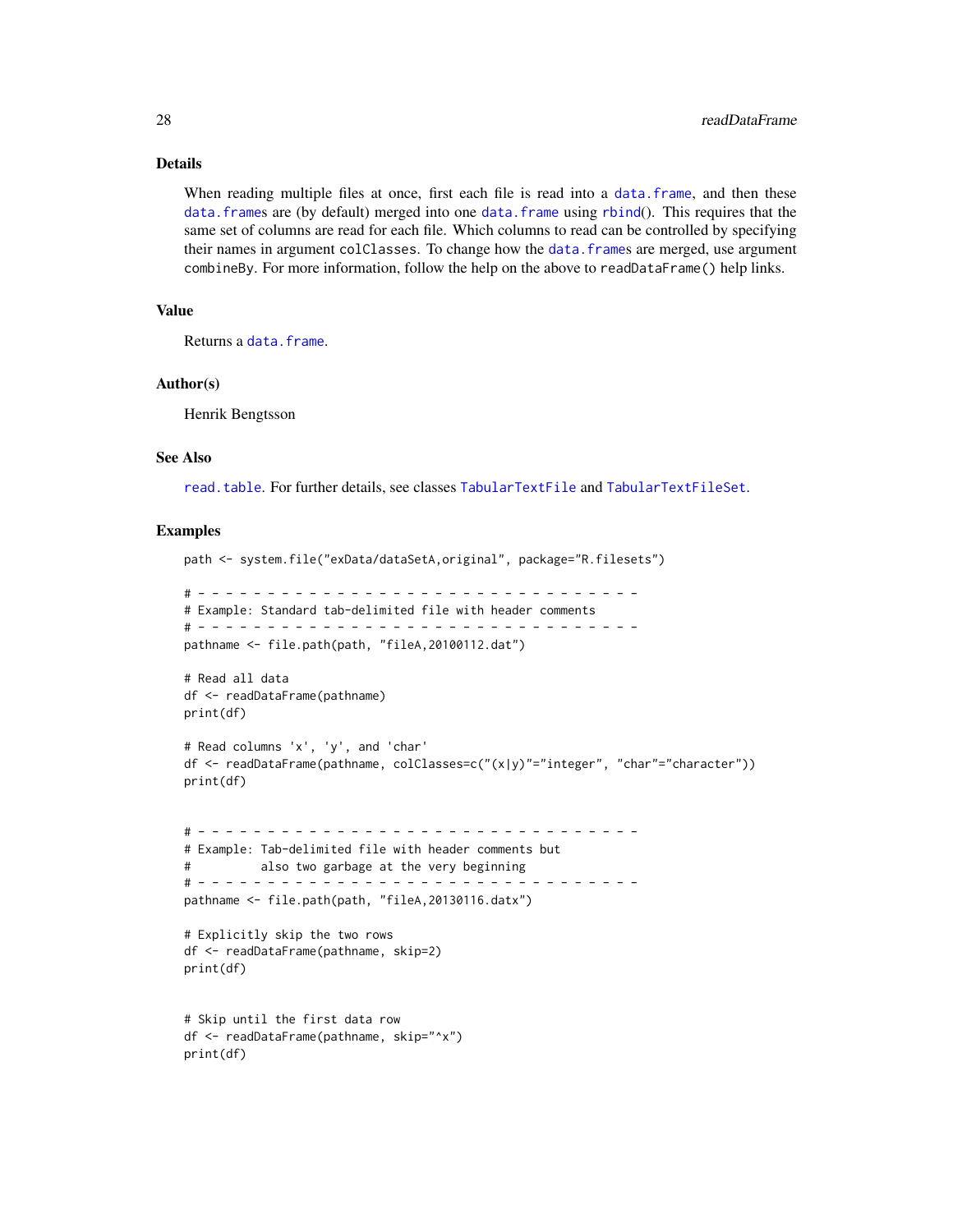# <span id="page-28-0"></span>TabularTextFile 29

```
# - - - - - - - - - - - - - - - - - - - - - - - - - - - - - - - -
# Example: Tab-delimited file without column header
# - - - - - - - - - - - - - - - - - - - - - - - - - - - - - - - -
path <- system.file("exData/dataSetB", package="R.filesets")
pathname <- file.path(path, "fileF,noHeader.dat")
# Incorrectly assuming column header
df <- readDataFrame(pathname)
print(df)
# No column header
df <- readDataFrame(pathname, header=FALSE)
print(df)
```
<span id="page-28-1"></span>TabularTextFile *The TabularTextFile class*

#### Description

Package: R.filesets Class TabularTextFile

```
Object
~\sim |
~~+--FullNameInterface
~~~~~~~|
~~~~~~~+--GenericDataFile
~~~~~~~~~~~~|
~~~~~~~~~~~~+--ColumnNamesInterface
~~~~~~~~~~~~~~~~~|
 ~~~~~~~~~~~~~~~~~+--GenericTabularFile
~~~~~~~~~~~~~~~~~~~~~~|
~~~~~~~~~~~~~~~~~~~~~~+--TabularTextFile
```
#### Directly known subclasses:

public abstract static class TabularTextFile extends *[GenericTabularFile](#page-15-1)*

A TabularTextFile is an object referring to a tabular text file on a file system containing data in a tabular format. Methods for reading all or a subset of the tabular data exist.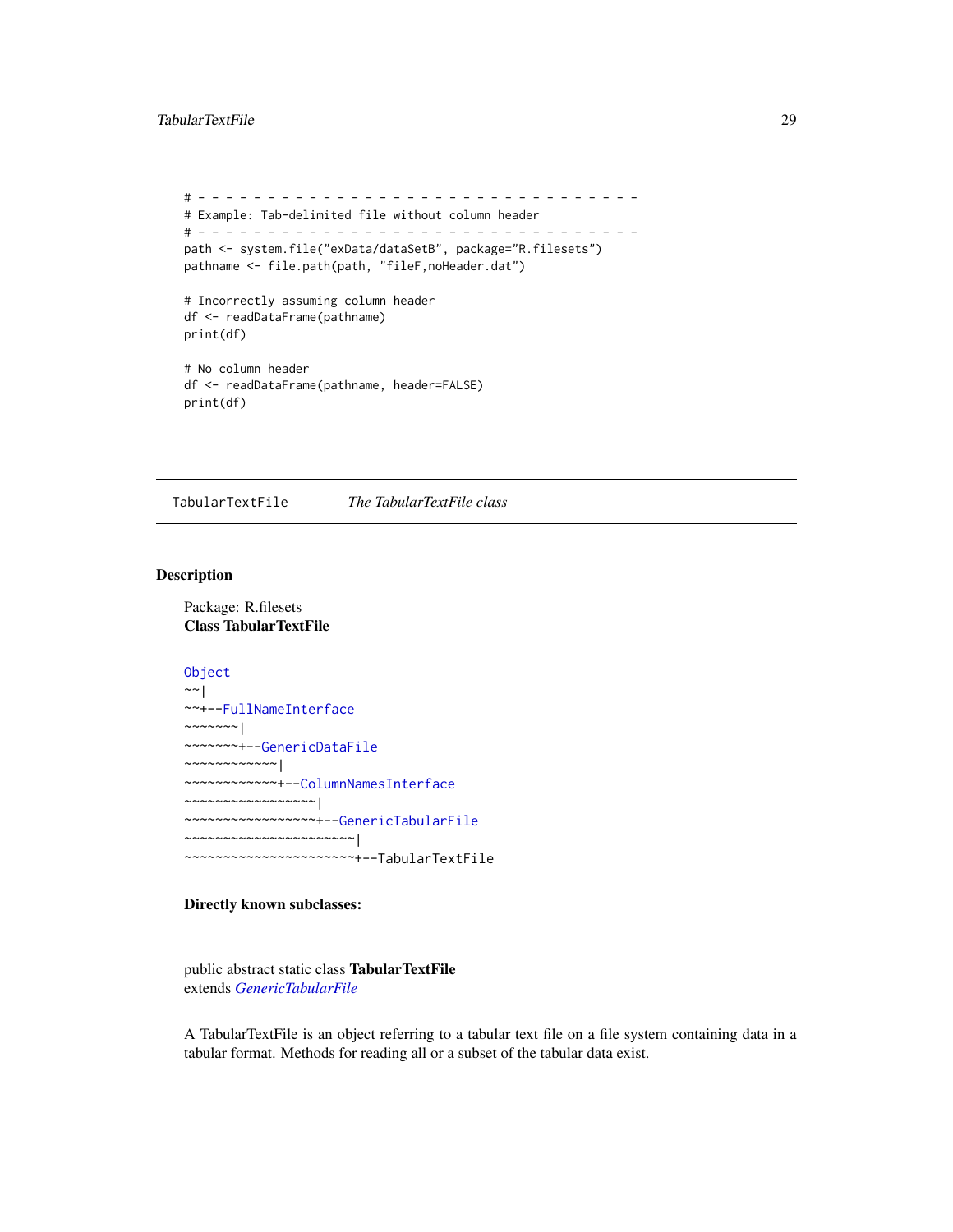#### <span id="page-29-0"></span>Usage

```
TabularTextFile(..., sep=c("\t", ","), quote="\"", fill=FALSE, skip=0L, columnNames=NA,
  commentChar="#", .verify=TRUE, verbose=FALSE)
```
#### Arguments

| $\cdots$         | Arguments passed to GenericTabularFile.                                                                                                                                          |
|------------------|----------------------------------------------------------------------------------------------------------------------------------------------------------------------------------|
| sep              | A character specifying the symbol used to separate the cell entries. If more<br>than one symbol is specified, it will try to select the correct one by peeking into<br>the file. |
| quote            | A character specifying the quote symbol used, if any.                                                                                                                            |
| fill             | As in read, table.                                                                                                                                                               |
| skip             | As in read, table.                                                                                                                                                               |
| columnNames      | A logical or a character vector. If TRUE, then column names are inferred<br>from the file. If a character vector, then the column names are given by this<br>argument.           |
| commentChar      | A single character specifying which symbol should be used for comments, cf.<br>read.table.                                                                                       |
| .verify, verbose |                                                                                                                                                                                  |
|                  | (Internal only) If TRUE, the file is verified while the object is instantiated by the<br>constructor. The verbose argument is passed to the verifier function.                   |

# Fields and Methods

Methods:

# Methods inherited from GenericTabularFile:

[, as.character, dim, extractMatrix, head, nbrOfColumns, nbrOfRows, readColumns, readDataFrame, tail, writeColumnsToFiles

#### Methods inherited from ColumnNamesInterface:

appendColumnNamesTranslator, appendColumnNamesTranslatorByNULL, appendColumnNames-TranslatorBycharacter, appendColumnNamesTranslatorByfunction, appendColumnNamesTranslatorBylist, clearColumnNamesTranslator, clearListOfColumnNamesTranslators, getColumnNames, getColumnNamesTranslator, getDefaultColumnNames, getListOfColumnNamesTranslators, nbrOf-Columns, setColumnNames, setColumnNamesTranslator, setListOfColumnNamesTranslators, updateColumnNames

# Methods inherited from GenericDataFile:

as.character, clone, compareChecksum, copyTo, equals, fromFile, getAttribute, getAttributes, getCheck-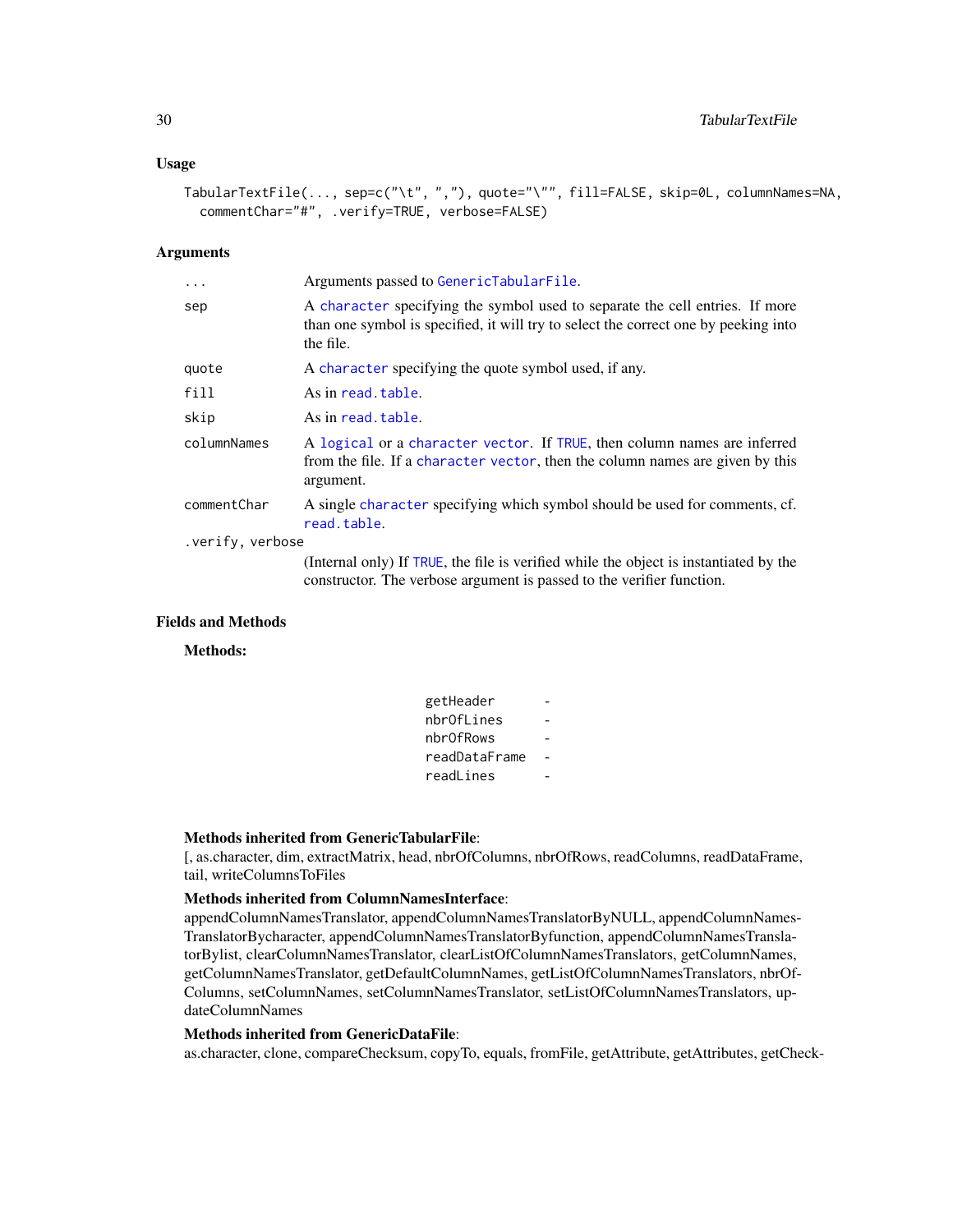# <span id="page-30-0"></span>TabularTextFile 31

sum, getChecksumFile, getCreatedOn, getDefaultFullName, getExtension, getExtensionPattern, getFileSize, getFileType, getFilename, getFilenameExtension, getLastAccessedOn, getLastModifiedOn, getOutputExtension, getPath, getPathname, gunzip, gzip, hasBeenModified, is.na, isFile, isGzipped, linkTo, readChecksum, renameTo, renameToUpperCaseExt, setAttribute, setAttributes, setAttributesBy, setAttributesByTags, setExtensionPattern, testAttributes, validate, validateChecksum, writeChecksum

# Methods inherited from FullNameInterface:

appendFullNameTranslator, appendFullNameTranslatorByNULL, appendFullNameTranslatorByTabularTextFile, appendFullNameTranslatorByTabularTextFileSet, appendFullNameTranslatorBycharacter, appendFullNameTranslatorBydata.frame, appendFullNameTranslatorByfunction, appendFull-NameTranslatorBylist, clearFullNameTranslator, clearListOfFullNameTranslators, getDefaultFull-Name, getFullName, getFullNameTranslator, getListOfFullNameTranslators, getName, getTags, hasTag, hasTags, resetFullName, setFullName, setFullNameTranslator, setListOfFullNameTranslators, setName, setTags, updateFullName

#### Methods inherited from Object:

\$, \$<-, [[, [[<-, as.character, attach, attachLocally, clearCache, clearLookupCache, clone, detach, equals, extend, finalize, getEnvironment, getFieldModifier, getFieldModifiers, getFields, getInstantiationTime, getStaticInstance, hasField, hashCode, ll, load, names, objectSize, print, save

#### Author(s)

Henrik Bengtsson

#### See Also

An object of this class is typically part of an [TabularTextFileSet](#page-31-1).

#### Examples

```
path <- system.file("exData/dataSetA,original", package="R.filesets")
db <- TabularTextFile("fileA,20100112.dat", path=path)
print(db)
# Read all data
data <- readDataFrame(db)
print(data)
# Read columns 'x', 'y', and 'char'
data <- readDataFrame(db, colClasses=c("(x|y)"="integer", "char"="character"))
print(data)
# Translate column names on the fly
db <- setColumnNamesTranslator(db, function(names, ...) toupper(names))
data <- readDataFrame(db, colClasses=c("(X|Y)"="integer", "CHAR"="character"))
print(data)
```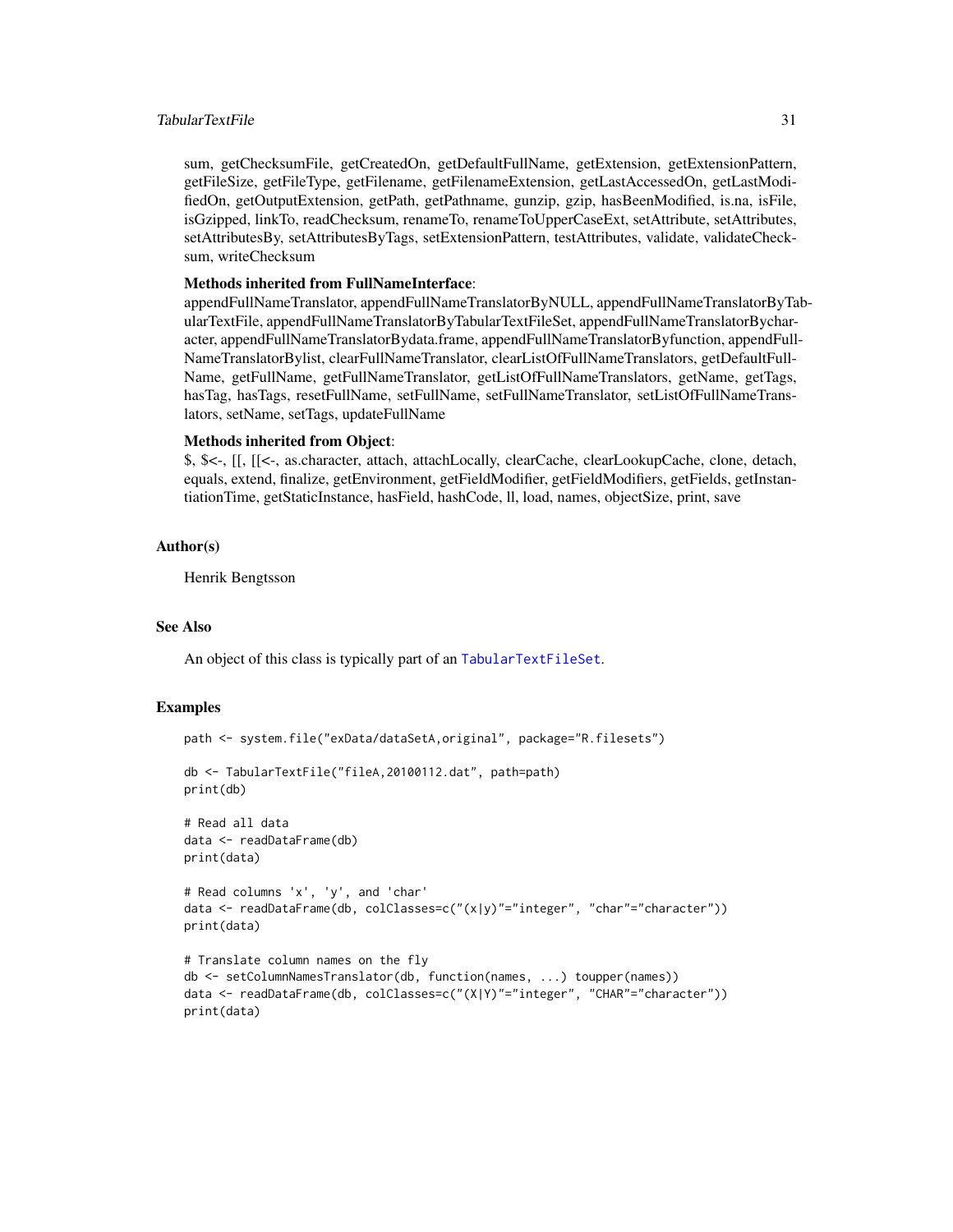<span id="page-31-1"></span><span id="page-31-0"></span>TabularTextFileSet *The TabularTextFileSet class*

# Description

Package: R.filesets Class TabularTextFileSet

```
Object
~\sim~~~+--FullNameInterface
~~~~~~~|~~~~~~~+--GenericDataFileSet
~~~~~~~~~~~~|
~~~~~~~~~~~~+--GenericTabularFileSet
~~~~~~~~~~~~~~~|~~~~~~~~~~~~~~~~~+--TabularTextFileSet
```
# Directly known subclasses:

public static class TabularTextFileSet extends [GenericTabularFileSet](#page-17-1)

An TabularTextFileSet object represents a set of [TabularTextFile](#page-28-1)s.

# Usage

TabularTextFileSet(...)

#### Arguments

... Arguments passed to [GenericTabularFileSet](#page-17-1).

#### Fields and Methods

Methods:

readDataFrame -

Methods inherited from GenericTabularFileSet: extractMatrix

Methods inherited from GenericDataFileSet: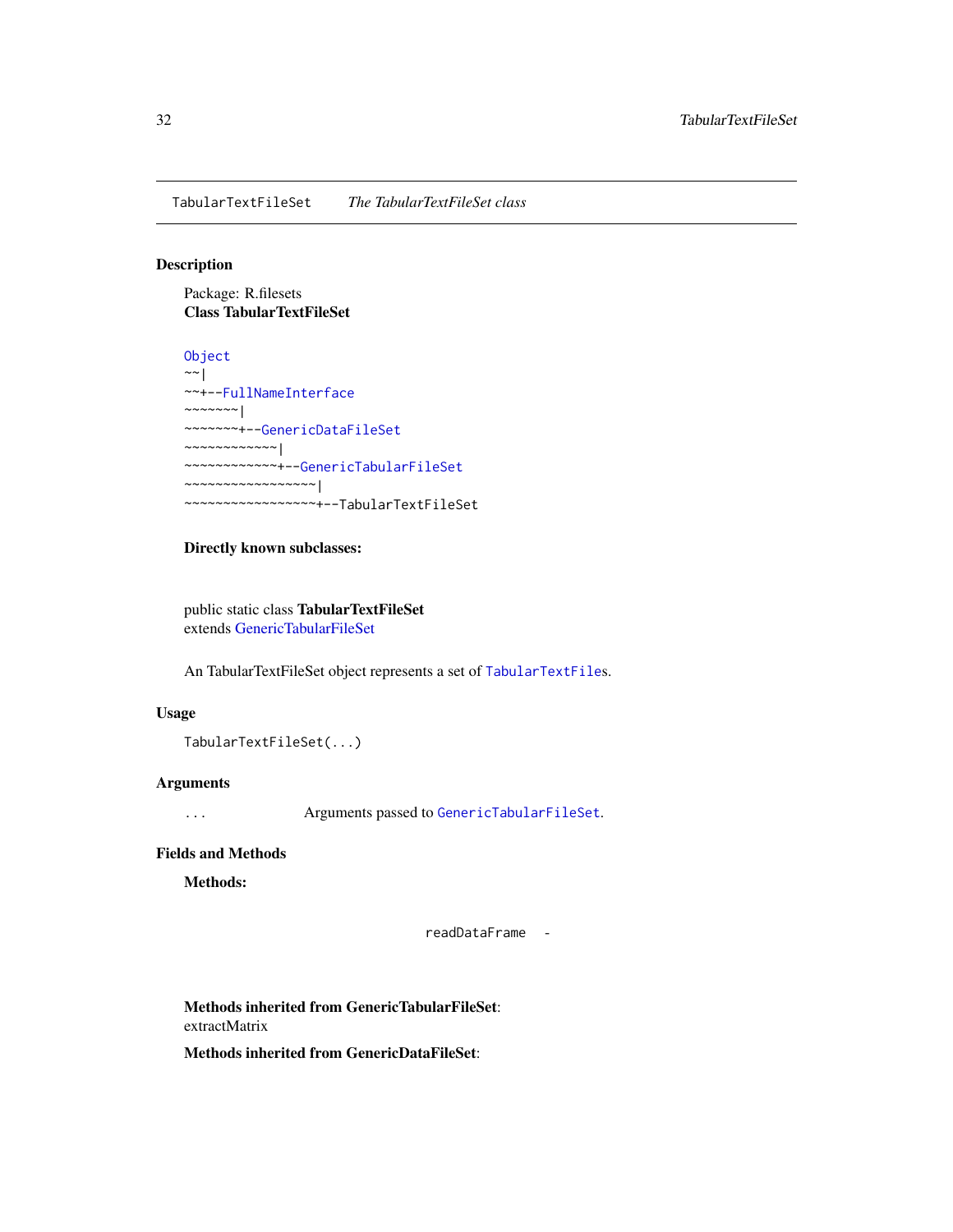#### TabularTextFileSet 33

[, [[, anyDuplicated, anyNA, append, appendFiles, appendFullNamesTranslator, appendFullNames-TranslatorByNULL, appendFullNamesTranslatorByTabularTextFile, appendFullNamesTranslator-ByTabularTextFileSet, appendFullNamesTranslatorBydata.frame, appendFullNamesTranslatorByfunction, appendFullNamesTranslatorBylist, as.character, as.list, byName, byPath, c, clearCache, clearFullNamesTranslator, clone, copyTo, dsApplyInPairs, duplicated, equals, extract, findByName, findDuplicated, getChecksum, getChecksumFileSet, getChecksumObjects, getDefaultFullName, getFile, getFileClass, getFileSize, getFiles, getFullNames, getNames, getOneFile, getPath, getPathnames, getSubdirs, gunzip, gzip, hasFile, indexOf, is.na, names, nbrOfFiles, rep, resetFullNames, setFullNamesTranslator, sortBy, unique, update2, updateFullName, updateFullNames, validate

### Methods inherited from FullNameInterface:

appendFullNameTranslator, appendFullNameTranslatorByNULL, appendFullNameTranslatorByTabularTextFile, appendFullNameTranslatorByTabularTextFileSet, appendFullNameTranslatorBycharacter, appendFullNameTranslatorBydata.frame, appendFullNameTranslatorByfunction, appendFull-NameTranslatorBylist, clearFullNameTranslator, clearListOfFullNameTranslators, getDefaultFull-Name, getFullName, getFullNameTranslator, getListOfFullNameTranslators, getName, getTags, hasTag, hasTags, resetFullName, setFullName, setFullNameTranslator, setListOfFullNameTranslators, setName, setTags, updateFullName

#### Methods inherited from Object:

\$, \$<-, [[, [[<-, as.character, attach, attachLocally, clearCache, clearLookupCache, clone, detach, equals, extend, finalize, getEnvironment, getFieldModifier, getFieldModifiers, getFields, getInstantiationTime, getStaticInstance, hasField, hashCode, ll, load, names, objectSize, print, save

#### Author(s)

Henrik Bengtsson

#### Examples

```
# Setup a file set consisting of all *.dat tab-delimited files
# in a particular directory
path <- system.file("exData/dataSetA,original", package="R.filesets")
ds <- TabularTextFileSet$byPath(path, pattern="[.]dat$")
print(ds)
```

```
# Read column 'y' and a subset of the rows from each of the
# tab-delimited files and combine into a matrix
rows \leq -c(3:5, 8, 2)data <- extractMatrix(ds, column="y", colClass="integer", rows=rows)
print(data)
```

```
# - - - - - - - - - - - - - - - - - - - - - - - - - - - - - - -
# See also help("readDataFrame.TabularTextFileSet")
# - - - - - - - - - - - - - - - - - - - - - - - - - - - - - - -
# - - - - - - - - - - - - - - - - - - - - - - - - - - - - - - -
# ADVANCED: Translation of fullnames
# - - - - - - - - - - - - - - - - - - - - - - - - - - - - - - -
```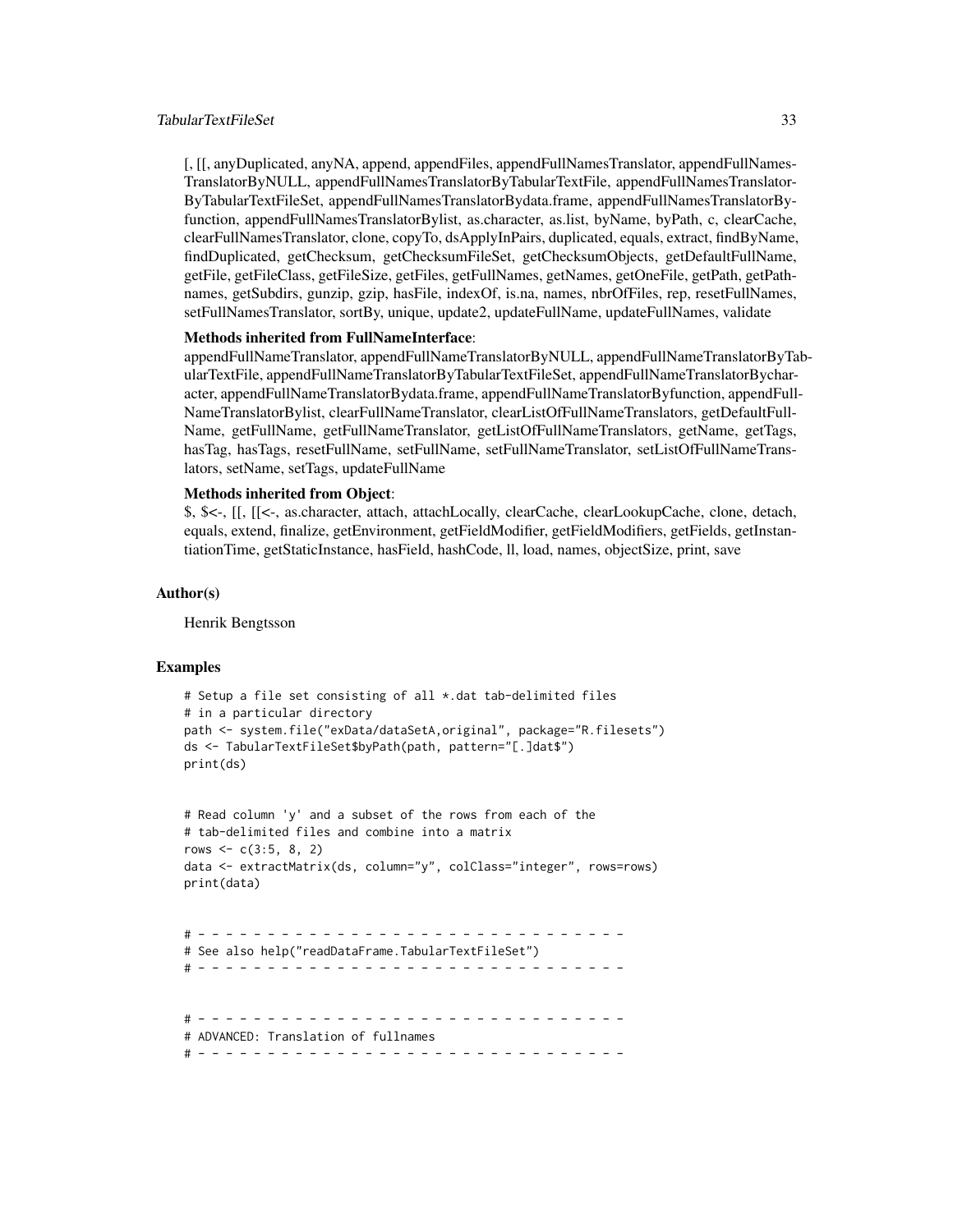```
fnts <- TabularTextFileSet$byPath(getPath(ds), pattern=",fullnames[.]txt$")
appendFullNamesTranslator(ds, as.list(fnts))
```

```
cat("Default fullnames:\n")
print(head(getFullNames(ds, translate=FALSE)))
cat("Translated fullnames:\n")
print(head(getFullNames(ds)))
```

```
cat("Default fullnames:\n")
print(getFullNames(ds, translate=FALSE))
cat("Translated fullnames:\n")
print(getFullNames(ds))
```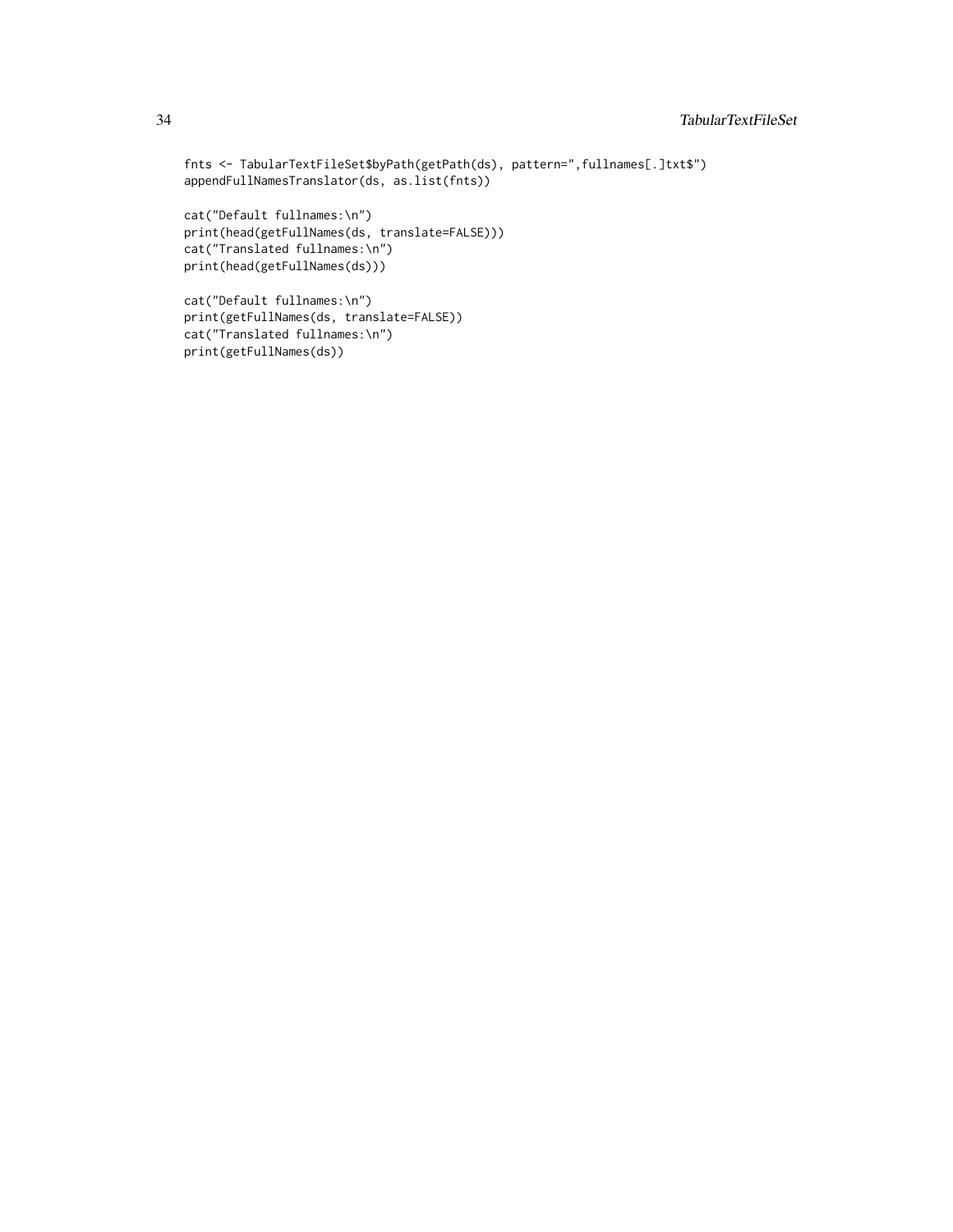# <span id="page-34-0"></span>**Index**

∗ classes ChecksumFile, [3](#page-2-0) ChecksumFileSet, [5](#page-4-0) ColumnNamesInterface, [6](#page-5-0) FullNameInterface, [7](#page-6-0) GenericDataFile, [10](#page-9-0) GenericDataFileSet, [12](#page-11-0) GenericDataFileSetList, [14](#page-13-0) GenericTabularFile, [16](#page-15-0) GenericTabularFileSet, [18](#page-17-0) RDataFile, [21](#page-20-0) RDataFileSet, [23](#page-22-0) RdsFile, [24](#page-23-0) RdsFileSet, [26](#page-25-0) TabularTextFile, [29](#page-28-0) TabularTextFileSet, [32](#page-31-0) ∗ methods loadRDS, [20](#page-19-0) loadToEnv, [21](#page-20-0) ∗ package R.filesets-package, [2](#page-1-0) \*fromFile, *[10](#page-9-0)* byPath.RDataFileSet *(*RDataFileSet*)*, [23](#page-22-0) byPath.RdsFileSet *(*RdsFileSet*)*, [26](#page-25-0) character, *[10](#page-9-0)*, *[12](#page-11-0)*, *[15](#page-14-0)*, *[20,](#page-19-0) [21](#page-20-0)*, *[27](#page-26-0)*, *[30](#page-29-0)*

ChecksumFile, [3,](#page-2-0) *[5](#page-4-0)*, *[7](#page-6-0)*, *[10](#page-9-0)* ChecksumFileSet, [5,](#page-4-0) *[7](#page-6-0)*, *[12](#page-11-0)* ColumnNamesInterface, [6,](#page-5-0) *[17](#page-16-0)*, *[29](#page-28-0)* compareChecksum, *[10](#page-9-0)* connection, *[20,](#page-19-0) [21](#page-20-0)*

```
data.frame, 28
```

```
environment, 21
equals, 10
```
FALSE, *[15](#page-14-0)* FullNameInterface, *[3](#page-2-0)*, *[5](#page-4-0)*, [7,](#page-6-0) *[10](#page-9-0)*, *[12](#page-11-0)*, *[15](#page-14-0)*, *[17](#page-16-0)*, *[19](#page-18-0)*, *[21](#page-20-0)*, *[23,](#page-22-0) [24](#page-23-0)*, *[26](#page-25-0)*, *[29](#page-28-0)*, *[32](#page-31-0)*

GenericDataFile, *[3,](#page-2-0) [4](#page-3-0)*, *[7](#page-6-0)*, [10,](#page-9-0) *[12](#page-11-0)*, *[17](#page-16-0)*, *[21,](#page-20-0) [22](#page-21-0)*, *[24,](#page-23-0) [25](#page-24-0)*, *[29](#page-28-0)* GenericDataFileSet, *[3](#page-2-0)*, *[5](#page-4-0)*, *[7](#page-6-0)*, *[11,](#page-10-0) [12](#page-11-0)*, [12,](#page-11-0) *[15](#page-14-0)*, *[19](#page-18-0)*, *[23](#page-22-0)*, *[26](#page-25-0)*, *[32](#page-31-0)* GenericDataFileSetList, *[7](#page-6-0)*, [14](#page-13-0) GenericTabularFile, *[6,](#page-5-0) [7](#page-6-0)*, *[10](#page-9-0)*, [16,](#page-15-0) *[19](#page-18-0)*, *[29,](#page-28-0) [30](#page-29-0)* GenericTabularFileSet, *[7](#page-6-0)*, *[12](#page-11-0)*, *[18](#page-17-0)*, [18,](#page-17-0) *[32](#page-31-0)* getChecksum, *[11](#page-10-0)* getChecksum,ChecksumFile-method *(*ChecksumFile*)*, [3](#page-2-0) getChecksum.ChecksumFile *(*ChecksumFile*)*, [3](#page-2-0) getColumnNames, *[7](#page-6-0)* getExtension, *[11](#page-10-0)* getFilename, *[11](#page-10-0)* getFileSize, *[11](#page-10-0)* getFileType, *[11](#page-10-0)* getFullName, *[8](#page-7-0)* getName, *[8](#page-7-0)* getPath, *[11](#page-10-0)* getPathname, *[11](#page-10-0)* getTags, *[8](#page-7-0)* hasTags, *[8](#page-7-0)* integer, *[12](#page-11-0)* Interface, *[6,](#page-5-0) [7](#page-6-0)* isFile, *[11](#page-10-0)* list, *[12](#page-11-0)*, *[15](#page-14-0)* loadObject *(*RDataFile*)*, [21](#page-20-0) loadObject.RdsFile *(*RdsFile*)*, [24](#page-23-0) loadRDS, [20](#page-19-0) loadToEnv, *[21](#page-20-0)*, [21](#page-20-0) logical, *[30](#page-29-0)* nbrOfColumns, *[7](#page-6-0)* Object, *[3](#page-2-0)*, *[5](#page-4-0)*, *[10](#page-9-0)*, *[12](#page-11-0)*, *[15](#page-14-0)*, *[17](#page-16-0)*, *[19](#page-18-0)*, *[21](#page-20-0)*, *[23,](#page-22-0) [24](#page-23-0)*, *[26](#page-25-0)*, *[29](#page-28-0)*, *[32](#page-31-0)*